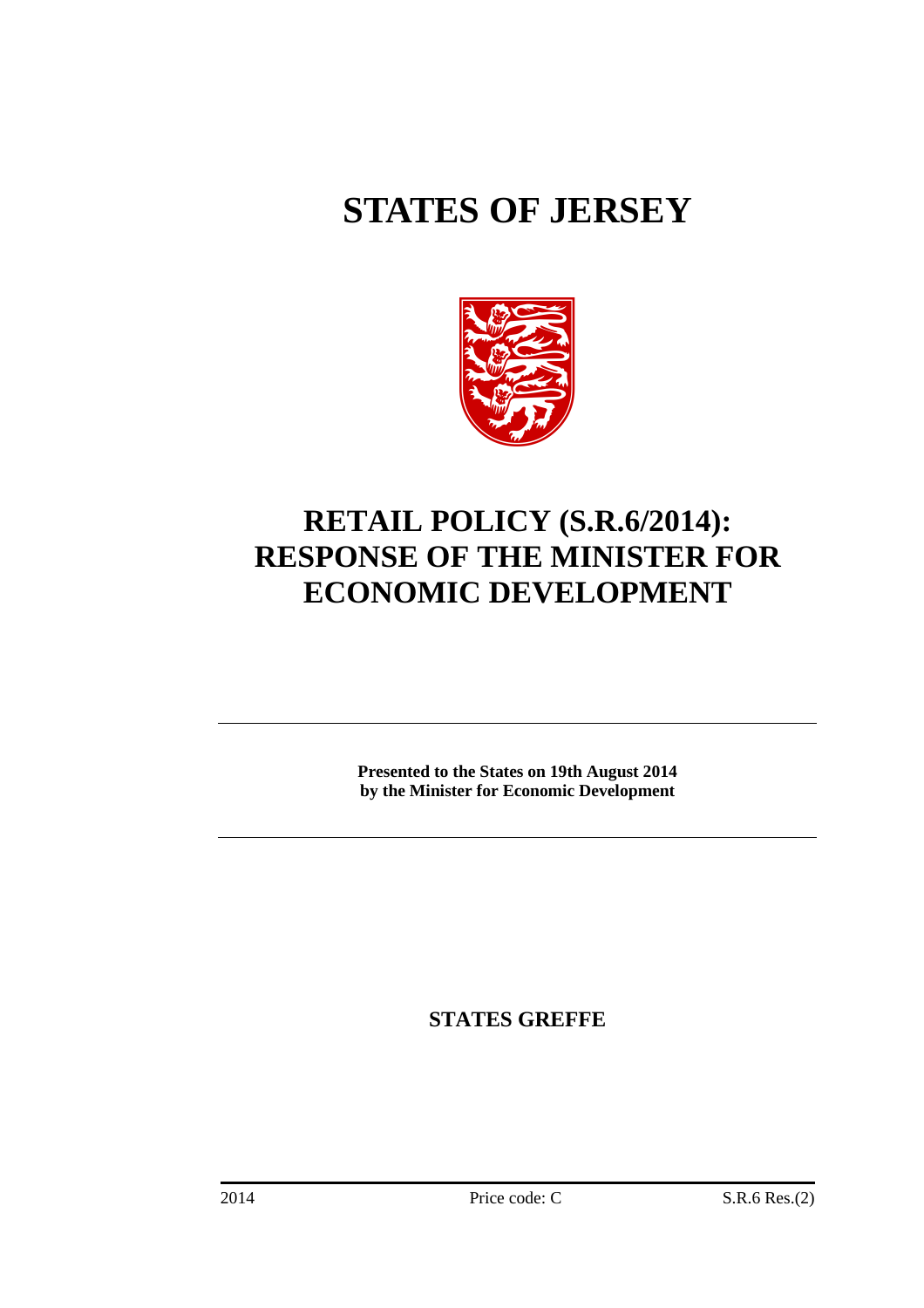#### **RETAIL POLICY (S.R.6/2014): RESPONSE OF THE MINISTER FOR ECONOMIC DEVELOPMENT**

| <b>Ministerial Response to:</b>          | S.R.6/2014              |
|------------------------------------------|-------------------------|
| <b>Ministerial Response required by:</b> | 11th August 2014        |
| <b>Review title:</b>                     | Retail Policy           |
| <b>Scrutiny Panel:</b>                   | <b>Economic Affairs</b> |

#### **INTRODUCTION**

The Minister for Economic Development welcomes the report by the Economic Affairs Scrutiny Panel into Retail Policy. The Report is supportive of the need to develop both a suite of short-term measures and a new long-term plan for the sector, whilst making a number of useful recommendations that have influenced, and will continue to influence, the development of both.

Jersey benefits from a diverse retail sector which has proved reasonably resilient during a period of economic difficulty, but that clearly needs some assistance from Government. The sector is broadly made up of international brand names, stable high street anchors and some innovative independents, but also many retailers struggling to survive in an extremely competitive environment – with rapidly changing consumer needs, behaviours and expectations. The Scrutiny Panel's investigation into these issues has highlighted, once again, the need for greater co-ordination across States' departments. Retail is not dependent on government for financial support, but is affected by a wide range of government policy and regulation. The Minister for Economic Development is committed to promoting a 'whole of government' approach as the only effective way to support not only retail, but all sectors of the economy. A 'whole of government' approach would help create the right environment to give businesses the confidence to invest, grow and diversify.

The following responses include, where indicated, responses from the Minister for Treasury and Resources.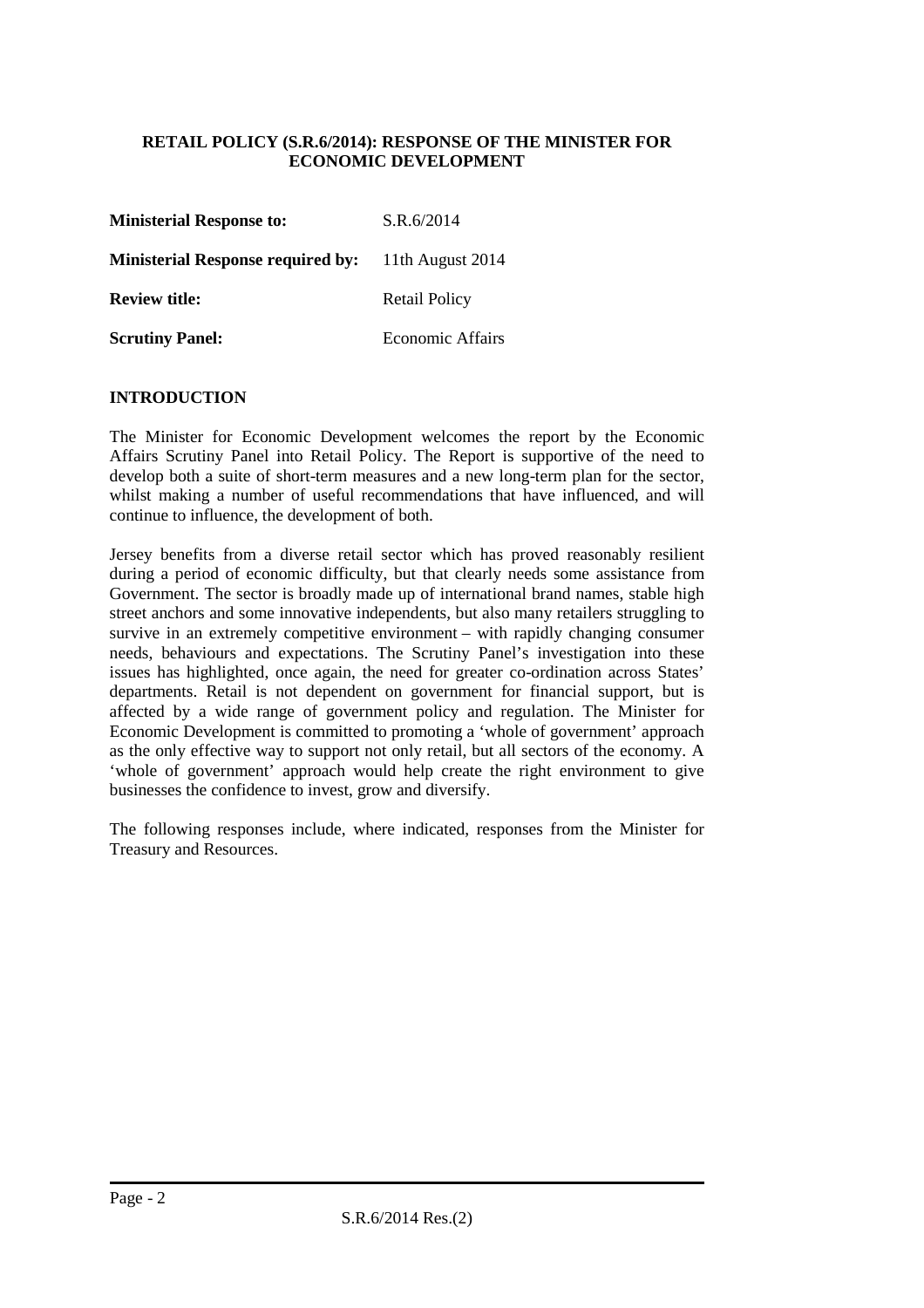#### **FINDINGS**

|                  | <b>Findings</b>                                                                                                                                                                                                                                                                                                                                                                                    | <b>Comments</b><br>(ED unless otherwise specified)                                                                                                                                                                                                                                                                                                                                                                                                                                                                                                                  |
|------------------|----------------------------------------------------------------------------------------------------------------------------------------------------------------------------------------------------------------------------------------------------------------------------------------------------------------------------------------------------------------------------------------------------|---------------------------------------------------------------------------------------------------------------------------------------------------------------------------------------------------------------------------------------------------------------------------------------------------------------------------------------------------------------------------------------------------------------------------------------------------------------------------------------------------------------------------------------------------------------------|
| 1                | Retail remains an important sector of the<br>Jersey<br>economy,<br>accounting<br>for<br>approximately 7% of the total GVA and<br>employment<br>nearly<br>8,000<br>positions.<br>However, the value and volume of retail<br>sales have notably declined since 2008 and<br>there are signs that this trend is likely to<br>continue, particularly with regard to non-<br>food products.              | Agreed.                                                                                                                                                                                                                                                                                                                                                                                                                                                                                                                                                             |
| $\boldsymbol{2}$ | The overarching retail policy since 2006 has<br>been the Retail Framework, which has<br>focused predominantly on food retailing,<br>food price competition and supermarket<br>operators. It was last updated in 2010.                                                                                                                                                                              | The prevailing retail policy is the Retail<br>Framework from 2010.                                                                                                                                                                                                                                                                                                                                                                                                                                                                                                  |
| 3                | Although slow to react, since August 2013<br>the Minister for Economic Development has<br>recognised and begun to act on the need to<br>engage with retailers to develop initiatives<br>and plans to help address the downward<br>economic trends and challenges associated<br>with the on-Island retail sector.                                                                                   | It is not correct to suggest that the Minister for<br>Economic Development has been slow to react.<br>The investment in Jersey Business Ltd. to support<br>SMEs, which make up a large portion of retail, is<br>one example. However, it is clear that greater<br>engagement and co-ordination is necessary, hence<br>the Interim Retail Development Plan and<br>development of a long-term Plan The delivery of<br>the Plan for the Retail Sector needs to be a<br>genuine partnership, with the actions jointly<br>owned by the Government and the retail sector. |
| 4                | The Chief Executive of Jersey Business, who<br>has played a significant role working with<br>the Economic Development Department on<br>development of<br>the<br>draft<br>Retail<br>the<br>Development<br>Plan,<br>leaving<br>the<br>is<br>organisation. It is unclear if this will have an<br>impact on any of the draft initiatives<br>currently proposed<br>involve<br>to<br>Jersey<br>Business. | The fact that Jersey Business Limited are in the<br>process of recruiting a new Chief Executive will<br>not impact the Retail Development Plan, once<br>launched in September 2014.                                                                                                                                                                                                                                                                                                                                                                                 |
| 5                | Doubts about the positive outcome of a free<br>parking trial on Saturdays were raised<br>amongst TTS, EDD and the Town Team.<br>The approximate cost of such a trial<br>$(\text{\pounds}300,000)$ has since been earmarked to<br>assist alternative retail initiatives.                                                                                                                            | Agreed.                                                                                                                                                                                                                                                                                                                                                                                                                                                                                                                                                             |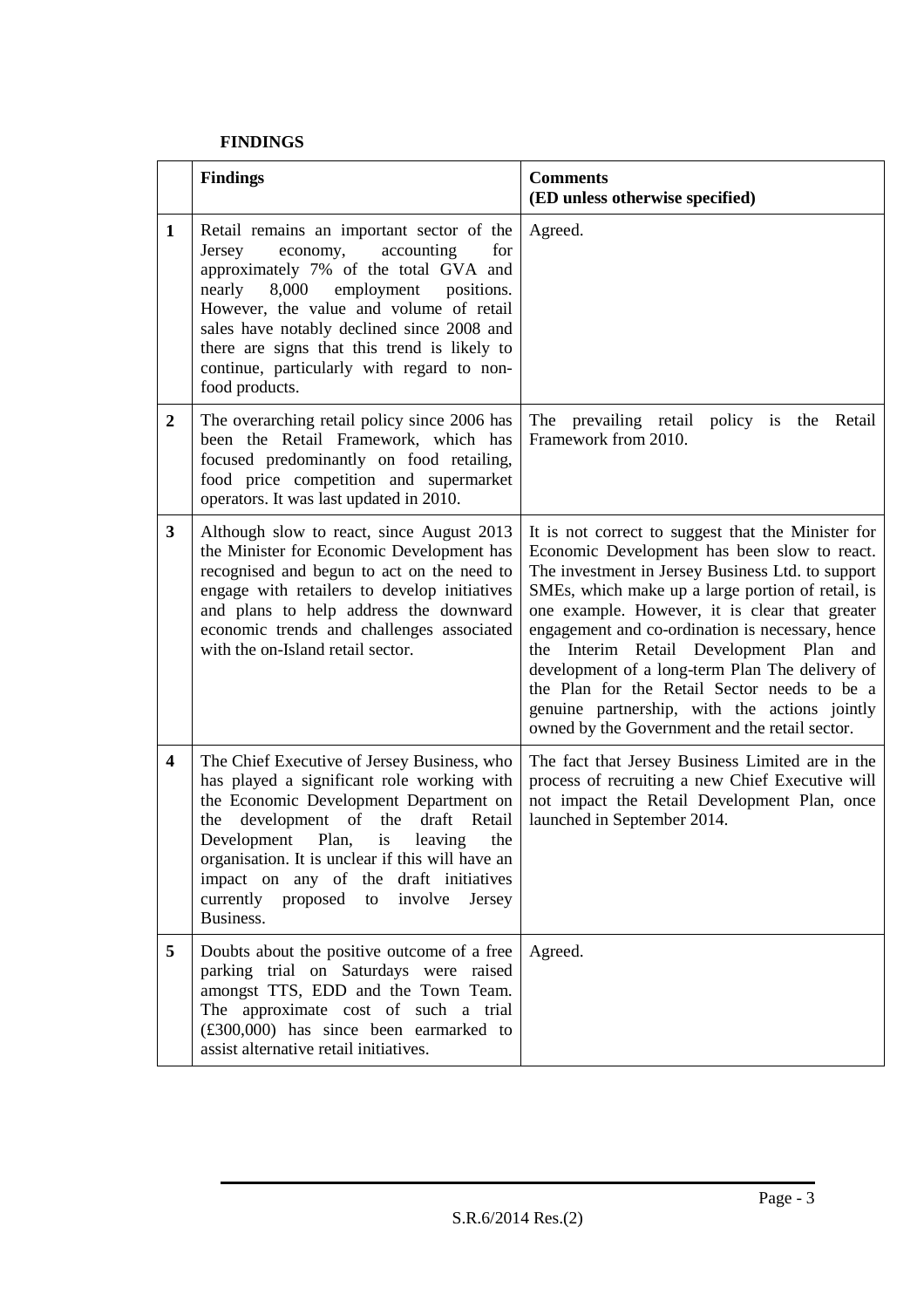|    | <b>Findings</b>                                                                                                                                                                                                                                                                                                                                                                                | <b>Comments</b><br>(ED unless otherwise specified)                                                                                                                                                                                               |
|----|------------------------------------------------------------------------------------------------------------------------------------------------------------------------------------------------------------------------------------------------------------------------------------------------------------------------------------------------------------------------------------------------|--------------------------------------------------------------------------------------------------------------------------------------------------------------------------------------------------------------------------------------------------|
| 6  | The Economic Development Department<br>created avoidable confusion and delays to its<br>own and the Panel's work in relation to<br>retail, by developing the<br>draft Retail<br>Development Plan with inadequate inclusion<br>communication<br>of<br>and<br>with<br>other<br>stakeholders, and failing to notify the Panel<br>of the ongoing work despite procedural<br>requirements to do so. | A draft version of the Retail Development Plan<br>distributed<br>stakeholders<br>for<br>was<br>to<br>some<br>comment. Unfortunately it was not made clear<br>enough that the version sent was a draft for<br>comment and not wider distribution. |
| 7  | Despite the highly promising purpose and<br>membership of the Town Team, its future is<br>uncertain. There are proposals from the<br>Economic Development Department for the<br>Town Team to be incorporated within or<br>perhaps even replaced by a new 'Retail<br>Jersey' brand via the Retail Development<br>Plan.                                                                          | Whatever the group is ultimately called, its<br>purpose and membership is established and the<br>good work it has begun will continue.                                                                                                           |
| 8  | Online competition represents the most<br>significant challenge to Jersey's 'high street'<br>retailers.                                                                                                                                                                                                                                                                                        | Agreed. Competition from the Internet is the most<br>significant, although not only, challenge for<br>Jersey's high street.                                                                                                                      |
| 9  | Online retailers are notably more appealing<br>than traditional bricks and mortar retailers<br>around the issues of price and shopper<br>convenience.                                                                                                                                                                                                                                          | Agreed. It is also important to recognise the<br>greater choice of products and indeed retailers as a<br>significant online 'product plus'.                                                                                                      |
| 10 | It is estimated that $35,350$ (85% of the total)<br>Jersey households are purchasing products<br>and services online, with the total online<br>spend in 2013 amounting to £258 million.                                                                                                                                                                                                        | These figures are taken from market research<br>undertaken by Island Analysis. The figures are,<br>however, disputed by elements of the Jersey<br>'infrastructure' servicing online retail.                                                      |
| 11 | The average annual online household spend<br>in Jersey in 2013 was just over £7,000.                                                                                                                                                                                                                                                                                                           | See 10 above.                                                                                                                                                                                                                                    |
| 12 | Research demonstrates that mobile tablets<br>and, particularly, smart-phone devices, have<br>become increasingly important as a means of<br>purchasing products and services online. The<br>trend in '24/7' purchasing culture is expected<br>to continue to develop as mobile technology<br>increasingly<br>facilitates anytime-anywhere<br>shopping.                                         | Agreed.                                                                                                                                                                                                                                          |
| 13 | 82% of respondents to a shopping habits<br>survey said they would welcome the<br>opportunity to spend more money with local<br>retailers if only they had suitable e-<br>commerce websites. In general, however, the<br>online sales platform and marketing/social<br>media presence of local retailers has not                                                                                | Agreed.                                                                                                                                                                                                                                          |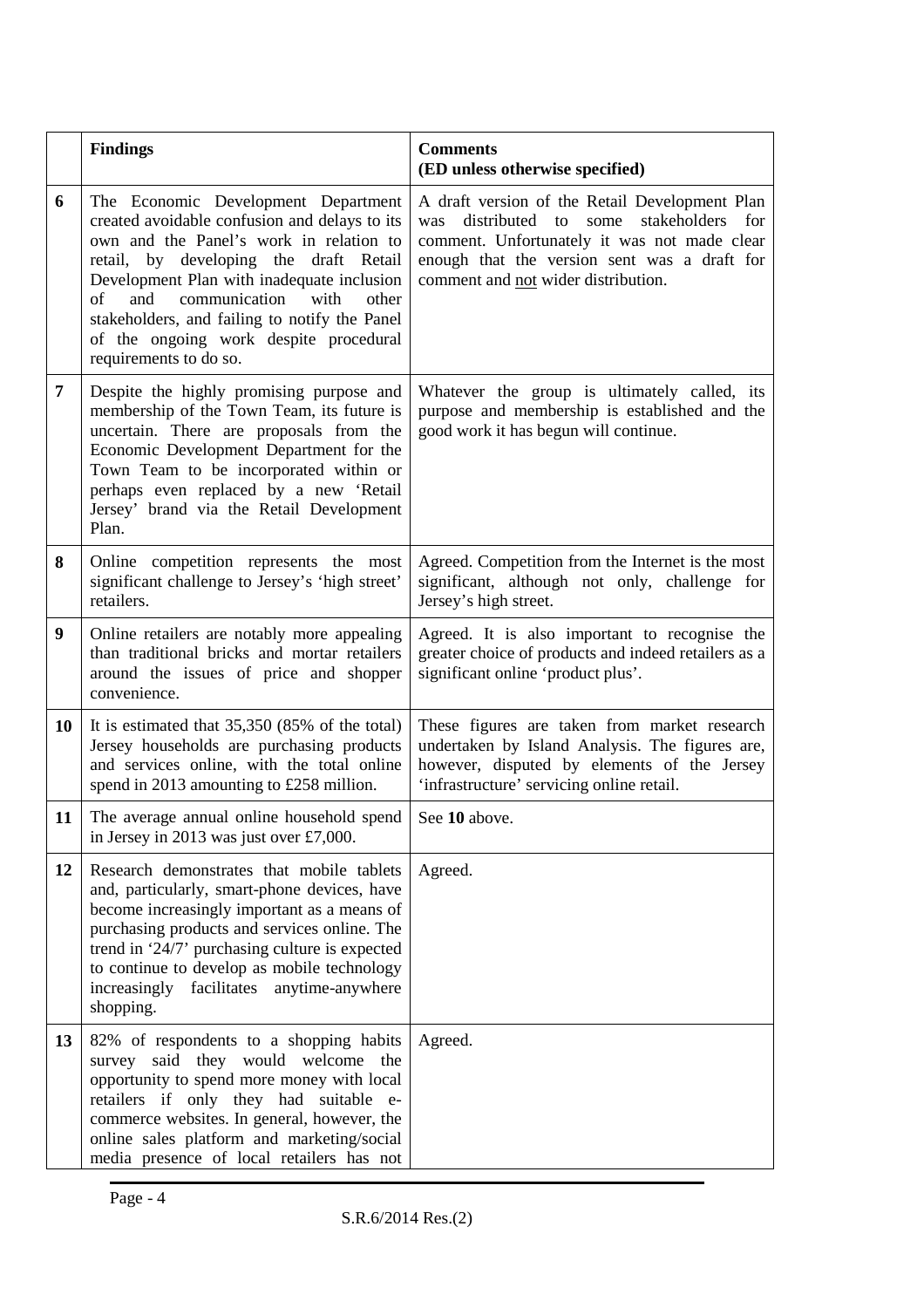|    | <b>Findings</b>                                                                                                                                                                                                                                                                                                                                                                                      | <b>Comments</b><br>(ED unless otherwise specified)                                                                           |
|----|------------------------------------------------------------------------------------------------------------------------------------------------------------------------------------------------------------------------------------------------------------------------------------------------------------------------------------------------------------------------------------------------------|------------------------------------------------------------------------------------------------------------------------------|
|    | adequately developed to meet the challenge<br>of off-Island online retailers, although some<br>creditable and co-ordinated platforms have<br>begun to emerge.                                                                                                                                                                                                                                        |                                                                                                                              |
| 14 | Jersey's high street retailers can continue to<br>aspire to a positive future, but to help achieve<br>this must harness the opportunities provided<br>by ever improving technology.                                                                                                                                                                                                                  | Agreed.                                                                                                                      |
| 15 | The Minister for Economic Development is<br>broadly supportive of the general concept of<br>Jersey Chamber of Commerce's<br>the<br>'Jamazon' initiative, but is not convinced<br>that it represents the best value or most<br>suitable option to deliver the desired<br>outcome for the Island's retailers.                                                                                          | Agreed.                                                                                                                      |
| 16 | Retailers in Jersey will need to continue to<br>develop 'multi-channel' retailing models<br>combining bricks<br>and<br>mortar,<br>online<br>sales/booking, click and collect and/or home<br>delivery.                                                                                                                                                                                                | Agreed. Retailers will need to adapt their business<br>models to suit modern demands.                                        |
| 17 | Jersey's many small retailers may require<br>significant<br>co-ordination<br>and<br>some<br>government assistance to overcome the<br>challenges of scale and cost in developing<br>'multi-channel' retailing models.                                                                                                                                                                                 | Agreed. Expansion of choice is also an important<br>consideration.                                                           |
| 18 | Face-to-face customer service is widely<br>regarded as one of the opportunities for 'high<br>street' retailers to gain advantage over online<br>competition. However,<br>the<br>quality<br>of<br>customer service in Jersey has been found to<br>be highly variable. Retail owners and<br>managers are ultimately responsible for<br>improving this situation, but can be assisted<br>by government. | Agreed. Customer service workshops have been<br>held, with more planned. Mystery shopping will<br>be used to measure impact. |
| 19 | In general, Jersey retailers have not fully<br>reacted to changing customer habits and are<br>potentially restricting shopping opportunities<br>through outdated '9 to 5' opening hours.<br>Later closing times on a more regular basis<br>have been identified as being attractive to<br>shoppers.                                                                                                  | Agreed.                                                                                                                      |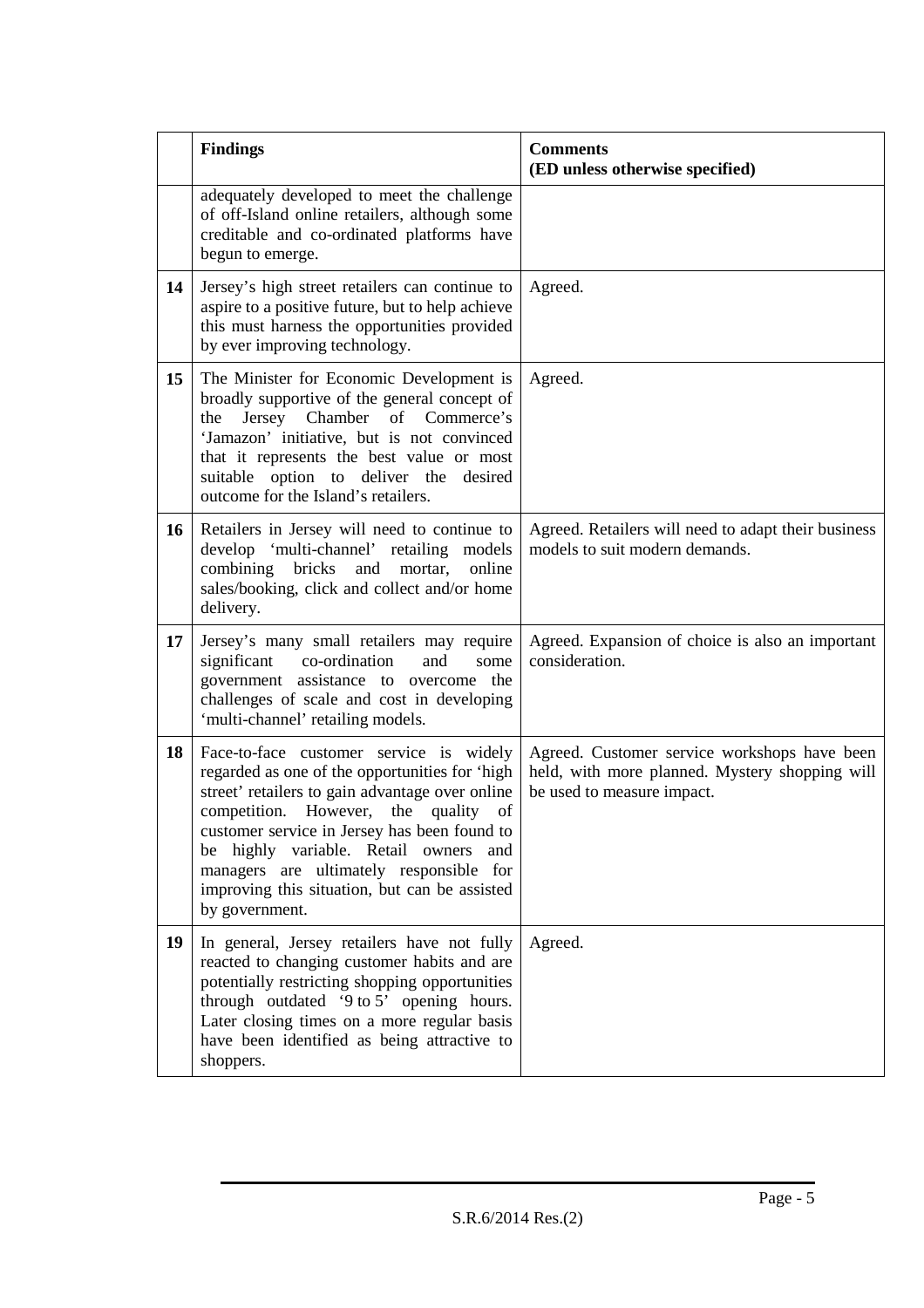|    | <b>Findings</b>                                                                                                                                                                                                                                                                                                                                                         | <b>Comments</b><br>(ED unless otherwise specified)                                                                                                                                                                                                                                                                                                                                                                                                                                                                                                            |
|----|-------------------------------------------------------------------------------------------------------------------------------------------------------------------------------------------------------------------------------------------------------------------------------------------------------------------------------------------------------------------------|---------------------------------------------------------------------------------------------------------------------------------------------------------------------------------------------------------------------------------------------------------------------------------------------------------------------------------------------------------------------------------------------------------------------------------------------------------------------------------------------------------------------------------------------------------------|
| 20 | Sunday trading remains a contentious matter.<br>Opinion on the Minister for Economic<br>Development's Sunday trading trial has been<br>split, with 54% of respondents to the<br>associated White Paper not in favour of the<br>trial.                                                                                                                                   | It is not disputed that Sunday trading in Jersey is a<br>contentious issue; however, the Chamber of<br>Commerce consultation to its members was in<br>favour of further deregulation, which is one of the<br>reasons the Minister for ED, in his role as<br>'business champion' concluded there should be a<br>debate on the matter.                                                                                                                                                                                                                          |
| 21 | It is not clear whether current Sunday trading<br>restrictions are a significant barrier to retail<br>in Jersey. Very few retailers are currently<br>restricted from opening on Sundays.                                                                                                                                                                                | Sunday trading in the centre of town will require a<br>critical mass if it is ever to be successful. Very<br>few retailers<br>are prevented from opening<br>currently, but it is the larger, 'anchor' stores that<br>cannot open and the lack of that footfall is thought<br>to be critical. When considering retail in other<br>jurisdictions, those with the most liberal opening<br>hours have the most robust retail sectors.<br>However, the States have now decided that a more<br>liberal Sunday Trading Law is not in the Island's<br>best interests. |
| 22 | Relaxation of Sunday trading restrictions<br>appears to be of more obvious potential<br>economic benefit to certain out-of-town<br>retailers, such as garden centres, than<br>retailers in town.                                                                                                                                                                        | See 21 above.                                                                                                                                                                                                                                                                                                                                                                                                                                                                                                                                                 |
| 23 | Amending current weekday/Saturday trading<br>hours would appear to be a greater priority<br>than changes to Sunday trading. It could<br>provide greater positive consequences for a<br>larger number of retailers and consumers<br>than a Sunday trading trial with significantly<br>less contention.                                                                   | Agreed.                                                                                                                                                                                                                                                                                                                                                                                                                                                                                                                                                       |
| 24 | At the end of the Minister for Economic<br>Development's proposed 'liberalisation' trial<br>of Sunday trading legislation, although the<br>legislative position would revert to the<br>current situation restricting those with a sales<br>area of more than 700m <sup>2</sup> , there is concern<br>that it would be difficult culturally to 'turn<br>the clock back'. | Had the trial been adopted by the States<br>Assembly, the Law would have automatically<br>reverted back, and business practice with it. It was<br>made abundantly clear that the trial would only<br>have been able to become permanent by a further<br>decision of the States Assembly.                                                                                                                                                                                                                                                                      |
| 25 | Certain negative impacts that might result<br>from the proposed Sunday trading trial, such<br>as small business closures due to increased<br>competition from larger retailers, could be<br>irreversible.                                                                                                                                                               | There was no evidence to suggest that there would<br>be negative impacts from a trial liberalisation of<br>Sunday trading.                                                                                                                                                                                                                                                                                                                                                                                                                                    |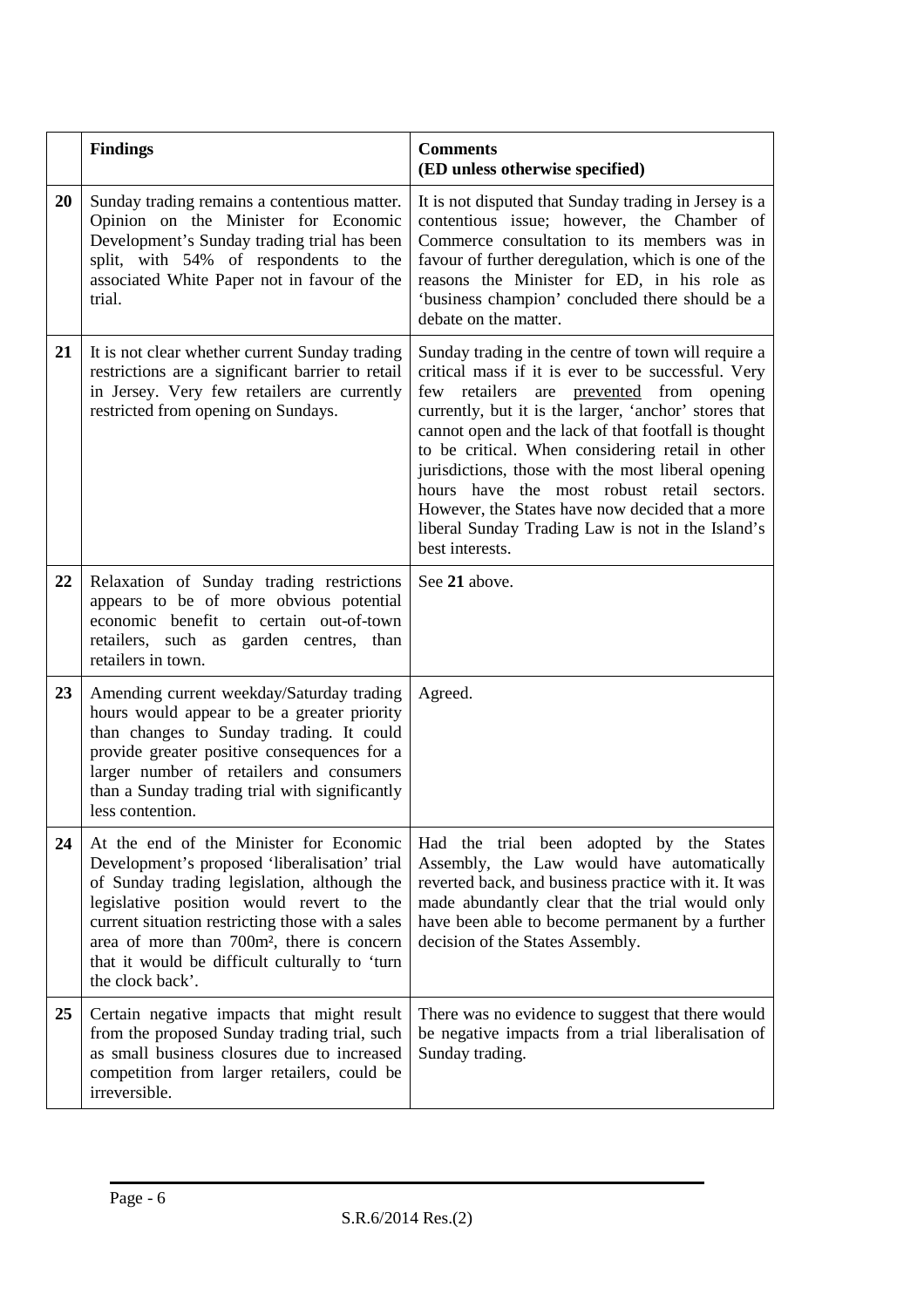|    | <b>Findings</b>                                                                                                                                                                                                                                                                                                                                                                                                                                                                            | <b>Comments</b><br>(ED unless otherwise specified)                                                                                                                                                                                                                                                                                                                                                                                                                                                                                                                                                                                                                                                                                                                                                                                                                                                                                                                                                 |
|----|--------------------------------------------------------------------------------------------------------------------------------------------------------------------------------------------------------------------------------------------------------------------------------------------------------------------------------------------------------------------------------------------------------------------------------------------------------------------------------------------|----------------------------------------------------------------------------------------------------------------------------------------------------------------------------------------------------------------------------------------------------------------------------------------------------------------------------------------------------------------------------------------------------------------------------------------------------------------------------------------------------------------------------------------------------------------------------------------------------------------------------------------------------------------------------------------------------------------------------------------------------------------------------------------------------------------------------------------------------------------------------------------------------------------------------------------------------------------------------------------------------|
| 26 | Local retailers are effectively forced to<br>compete on an uneven playing field with off-<br>Island/online retailers, due to the application<br>of 5% GST on the price of locally sold goods<br>and the existence of the £240 de minimis<br>level under which imported goods attract no<br>GST.                                                                                                                                                                                            | <b>Minister for T&amp;R:</b><br>"Bricks and mortar" retailers are in a different<br>position to online retailers for a number of<br>reasons, only one of which is the GST treatment.<br>The Minister for T&R agrees that no GST is<br>charged on goods imported below £240.                                                                                                                                                                                                                                                                                                                                                                                                                                                                                                                                                                                                                                                                                                                        |
| 27 | Potential GST revenue is being missed out<br>on by the Treasury, and increasingly so, with<br>the growing trend in off-Island, online<br>shopping.                                                                                                                                                                                                                                                                                                                                         | <b>Minister for T&amp;R:</b><br>The Minister for T&R agrees that the existence of<br>the GST <i>de minimis</i> limit at £12 of tax means that<br>some GST revenue is foregone on imported goods<br>costing less than £240. This was recognised by the<br>States Assembly in 2008 when it debated and<br>agreed the <i>de minimis</i> limit. In the debate, the<br>States sought to balance the GST revenue<br>foregone with the need for Customs clearance of<br>low-value items that are imported in high volumes<br>and are likely to overwhelm any control system.<br>As a result of research undertaken by the Customs<br>and Immigration Service, based on 2012 data, it is<br>estimated that if the <i>de minimis</i> limit was<br>removed, then the potential extra import GST<br>revenue would be £783,000 per annum.<br>The Minister for T&R has agreed to review the<br>appropriateness of the current £12 limit and to<br>report back by the end of 2014.                               |
| 28 | Reducing or removing the <i>de minimis</i> level<br>would not be straightforward. For instance,<br>although it is estimated that its removal<br>would achieve an increase in GST collection<br>of approximately £800,000; at Jersey Post<br>alone it would necessitate at least an extra<br>241,000 consignments (averaging 660 per<br>day) requiring customs clearance per year.<br>This would represent an increase in workload<br>of approximately 28%, which would require<br>funding. | <b>Minister for T&amp;R:</b><br>The process for reducing or removing the<br>de minimis level is not difficult in itself. The<br>repercussions of such a decision, however, could<br>be significant.<br>This has already been seen following the increase<br>in the GST rate from 3% to 5% in June 2011. As a<br>result of the change, the value of goods that could<br>be brought into the Island before GST became due<br>fell from £400 to the current level of £240.<br>In 2011, approximately 897,000 consignments<br>were brought into the Island by freight companies.<br>The value of each of these consignments were<br>declared, as required, on a Customs manifest.<br>(These figures do not take into account any<br>parcels imported at the Post Office through Parcel<br>Force or any of the Royal Mail First and Second<br>Class bulk mail which is not manifested. Under<br>the World Customs Organisation rules there is no<br>requirement to manifest postal traffic, though that |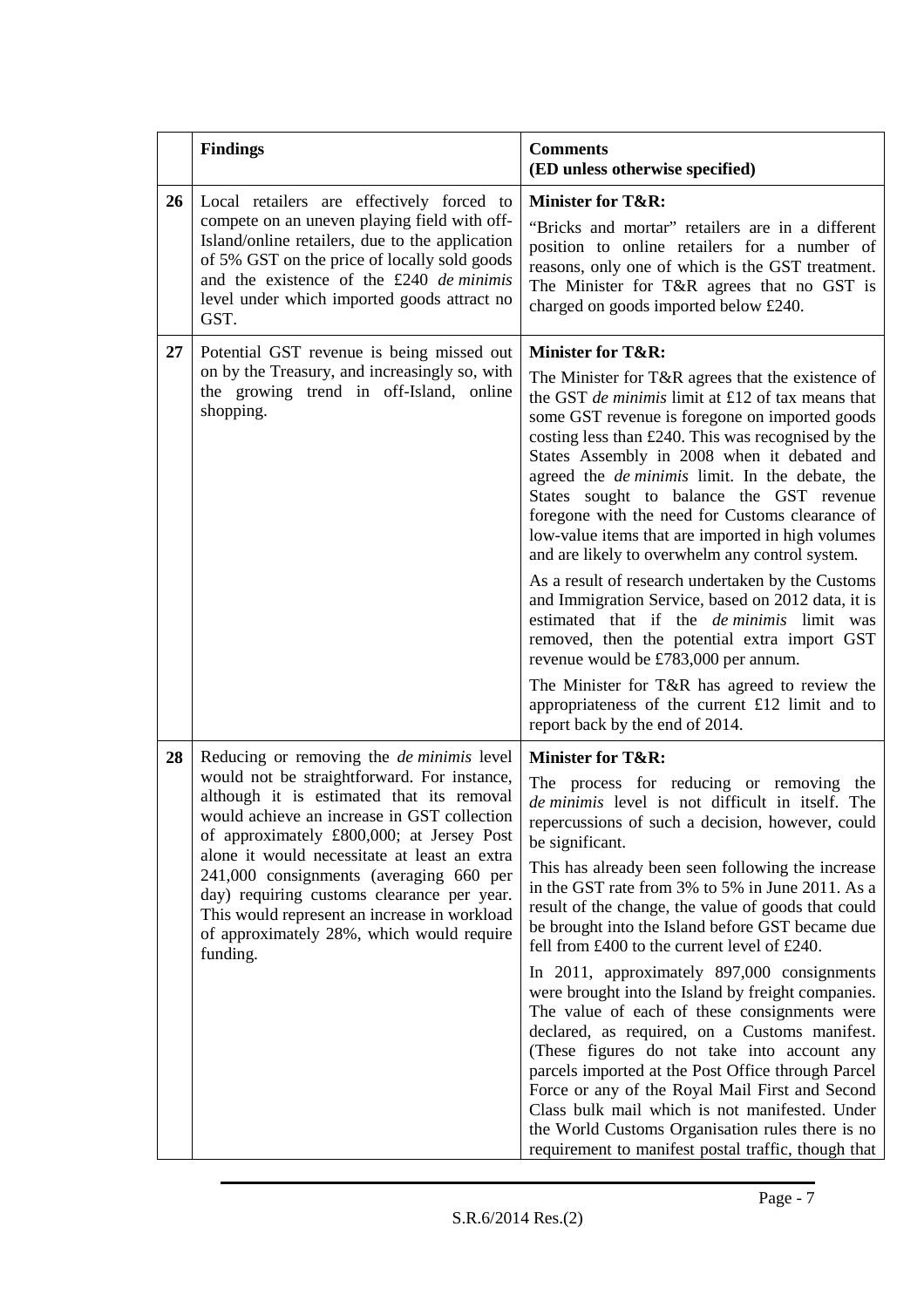| <b>Findings</b> | <b>Comments</b><br>(ED unless otherwise specified)                                                                                                                                                                                                                                                                                                                                                                                                                                                                                                                                                                                                                                                                                                                                                                                                                                                                                                                                                                                                                                                                                                                  |
|-----------------|---------------------------------------------------------------------------------------------------------------------------------------------------------------------------------------------------------------------------------------------------------------------------------------------------------------------------------------------------------------------------------------------------------------------------------------------------------------------------------------------------------------------------------------------------------------------------------------------------------------------------------------------------------------------------------------------------------------------------------------------------------------------------------------------------------------------------------------------------------------------------------------------------------------------------------------------------------------------------------------------------------------------------------------------------------------------------------------------------------------------------------------------------------------------|
|                 | may change in the next few years. As a result,<br>officers have to attend the Post Office on a daily<br>basis to physically check these parcels and detain<br>those that require payment of GST.)                                                                                                                                                                                                                                                                                                                                                                                                                                                                                                                                                                                                                                                                                                                                                                                                                                                                                                                                                                   |
|                 | Between 1st January and 31st May 2011, when<br>the GST rate was 3%, the value of goods that<br>could be imported without payment of GST was<br>£400. Officers in the Customs and Immigration<br>Service processed 26,500 declarations during that<br>period. Following the increase in the GST rate on<br>1st June 2011 to 5%, and the consequent<br>reduction in the value of consignments that could<br>benefit from the <i>de minimis</i> limit to £240, more<br>consignments had to be declared. Between 1st<br>June and 31st December 2011, the number of<br>declarations processed by officers in the Customs<br>and Immigration Service increased to 53,500. The<br>number of declarations, therefore, increased from<br>5,300 per month to 7,600, an increase of<br>approximately 43%. It should be noted that the<br>extra workload to process these declarations had<br>an impact on officers' capability to undertake<br>other proactive customs/immigration enforcement.<br>Any further decreases in the <i>de minimis</i> limit will<br>have a further negative impact on the Customs<br>Immigration<br>Service's<br>enforcement<br>and<br>capability. |
|                 | To give a better perspective regarding increased<br>workloads and the impact a further decrease in the<br>de minimis limit would have on the Customs and<br>Immigration Service, officers have previously<br>provided<br>information<br>2012<br>manifest<br>on<br>In<br>data.<br>2012<br>there<br>consignment<br>were<br>approximately 862,000 consignments manifested<br>into the Island. (Again, this does not take into<br>account ParcelForce/First/Second Class bulk mail<br>which is not manifested.) With the deminimis<br>limit at its current level, $241,000$ $(28%)$ of those<br>consignments fell below the limit and did not<br>require customs clearance. If the <i>de minimis</i> limit<br>were to be removed, all of these consignments<br>would require formal customs clearance. It is<br>estimated that this would result in an extra<br>£783,000 of GST being collected.                                                                                                                                                                                                                                                                        |
|                 | If the <i>de minimis</i> limit was reduced to £6 $(£120$ in<br>value terms), then an extra 33,500 consignments<br>would require formal customs clearance, and it is<br>estimated that an extra £340,000 of GST would be<br>collected. If the <i>de minimis</i> limit was reduced to                                                                                                                                                                                                                                                                                                                                                                                                                                                                                                                                                                                                                                                                                                                                                                                                                                                                                 |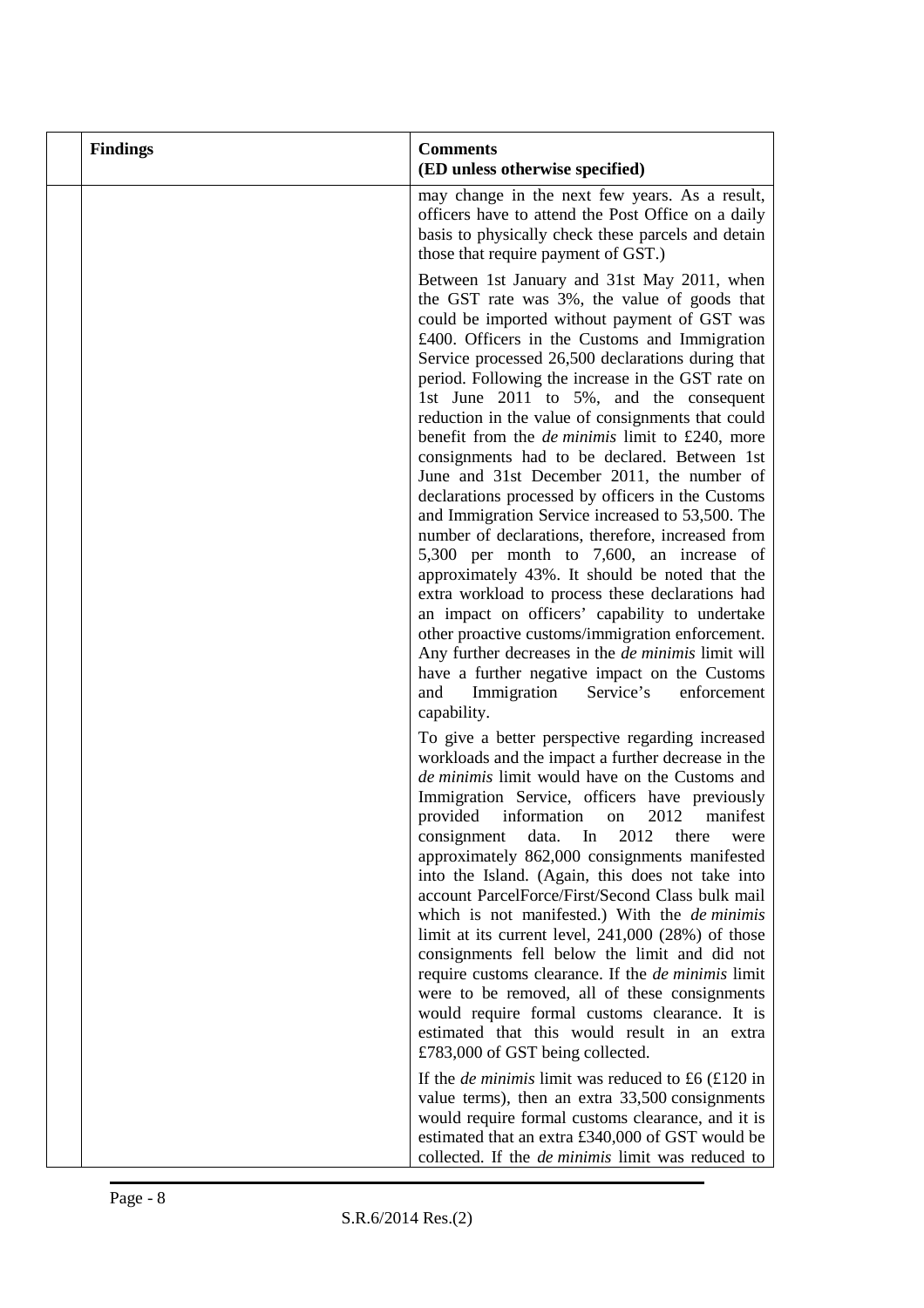|    | <b>Findings</b>                                                                                                                                                                                                                                                                                                                        | <b>Comments</b><br>(ED unless otherwise specified)                                                                                                                                                                                                                                                                                                                                                                                                                                                                                                                                                                                                                                                                                                                                                                                                                                                                                                                |
|----|----------------------------------------------------------------------------------------------------------------------------------------------------------------------------------------------------------------------------------------------------------------------------------------------------------------------------------------|-------------------------------------------------------------------------------------------------------------------------------------------------------------------------------------------------------------------------------------------------------------------------------------------------------------------------------------------------------------------------------------------------------------------------------------------------------------------------------------------------------------------------------------------------------------------------------------------------------------------------------------------------------------------------------------------------------------------------------------------------------------------------------------------------------------------------------------------------------------------------------------------------------------------------------------------------------------------|
|    |                                                                                                                                                                                                                                                                                                                                        | £9 $(f180$ in value terms),<br>then an extra<br>11,500 consignments would<br>require<br>formal<br>customs clearance. It is estimated that an extra<br>£156,000 of GST would be collected.                                                                                                                                                                                                                                                                                                                                                                                                                                                                                                                                                                                                                                                                                                                                                                         |
|    |                                                                                                                                                                                                                                                                                                                                        | This reflects the impact from a customs<br>perspective. The Panel might be interested to note<br>that, prior to the introduction of GST in 2008, a<br>review of the <i>de minimis</i> limit was undertaken by<br>Crown Agents. Jersey Post and the Fast Courier<br>Service operators were consulted. The view of<br>both was that the lower the <i>de minimis</i> limit, the<br>greater the resource implications for them. The<br>resources to which they referred were not merely<br>in terms of staff to administer the notification of<br>the detention of parcels, but also the issue of<br>warehouse space. If a large proportion of the<br>parcels imported every day were subject to GST,<br>then many of them would have to be stored whilst<br>the importer is notified and the tax collected. With<br>limited<br>the<br>warehouse<br>space,<br>companies<br>concerned indicated that such a proposition would<br>be difficult for them to accommodate. |
| 29 | Amending the <i>de minimis</i> rules with a view                                                                                                                                                                                                                                                                                       | <b>Minister for T&amp;R</b>                                                                                                                                                                                                                                                                                                                                                                                                                                                                                                                                                                                                                                                                                                                                                                                                                                                                                                                                       |
|    | to the States forming agreements with off-<br>Island online retailers to collect GST on its<br>behalf for sales to Jersey-based customers,<br>has been raised as an idea to help 'level the<br>playing field'. Nevertheless, such a solution<br>holds challenges and potentially significant,<br>if unintended, negative consequences. | There are 2 issues here: firstly, the question of the<br>level at which the GST de minimis limit is set. A<br>reduction in the <i>de minimis</i> limit would mean that<br>Jersey residents would be charged GST on more<br>of the products that they buy online, as tax would<br>be due on packages costing less than the current<br>limit of £240.                                                                                                                                                                                                                                                                                                                                                                                                                                                                                                                                                                                                               |
|    |                                                                                                                                                                                                                                                                                                                                        | The second issue is whether the States could form<br>agreements with off-Island online retailers such<br>that they would voluntarily agree to collect GST<br>on the products they sell to Jersey residents.                                                                                                                                                                                                                                                                                                                                                                                                                                                                                                                                                                                                                                                                                                                                                       |
|    |                                                                                                                                                                                                                                                                                                                                        | Both of these need to be considered carefully.<br>They both have the potential to increase the cost<br>to Jersey residents of buying online, potentially<br>removing some $-$ though not necessarily all $-$ of<br>the price disparity between products sold in Jersey<br>and online. It is important to consider the impact<br>of this on Islanders, as well as on local retailers.<br>They also carry the potential to increase the cost<br>of administering the system for the States and<br>freight companies, in the first case, and for online<br>retailers in the second case.                                                                                                                                                                                                                                                                                                                                                                             |
|    |                                                                                                                                                                                                                                                                                                                                        | It must also be recognised that the likelihood of<br>any off-Island online retailer voluntarily agreeing<br>the collection of Jersey import GST is<br>to                                                                                                                                                                                                                                                                                                                                                                                                                                                                                                                                                                                                                                                                                                                                                                                                          |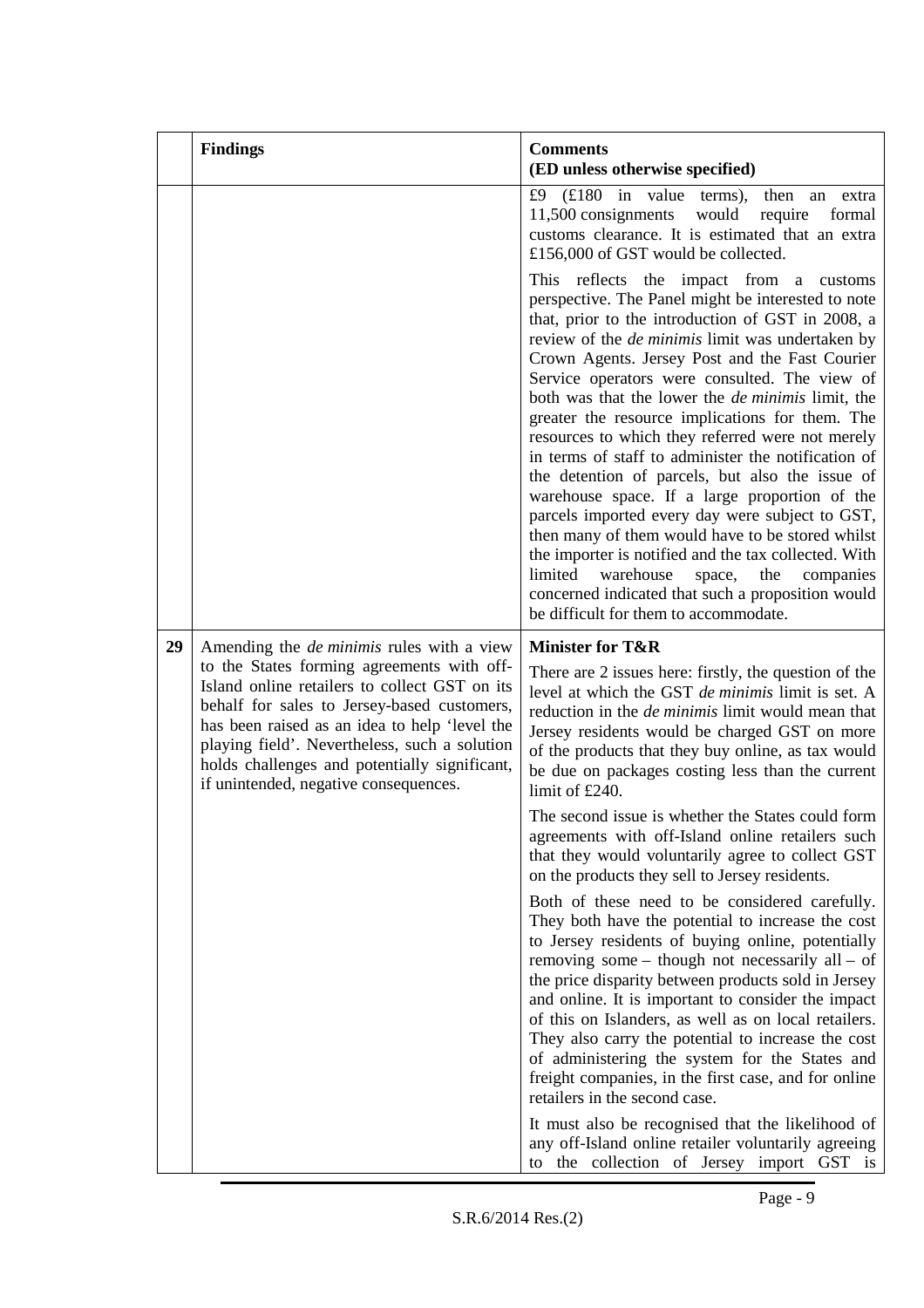|    | <b>Findings</b>                                                                                                                                                                                                                                                                                                                                                                                                                                                                                                          | <b>Comments</b><br>(ED unless otherwise specified)                                                                                                                                                                                                                                                                                                                                                                                                                                                                                                                                                                                                                                                                                                                                                                                                                                                                                                                                                                                           |
|----|--------------------------------------------------------------------------------------------------------------------------------------------------------------------------------------------------------------------------------------------------------------------------------------------------------------------------------------------------------------------------------------------------------------------------------------------------------------------------------------------------------------------------|----------------------------------------------------------------------------------------------------------------------------------------------------------------------------------------------------------------------------------------------------------------------------------------------------------------------------------------------------------------------------------------------------------------------------------------------------------------------------------------------------------------------------------------------------------------------------------------------------------------------------------------------------------------------------------------------------------------------------------------------------------------------------------------------------------------------------------------------------------------------------------------------------------------------------------------------------------------------------------------------------------------------------------------------|
|    |                                                                                                                                                                                                                                                                                                                                                                                                                                                                                                                          | extremely remote. It is worth reiterating that the<br>UK retailer which charges Jersey GST on its sales<br>here does so because the GST Law obliges it to do<br>so by virtue of the way in which it sells its<br>products. In that case, the goods remain the<br>property of the seller until after they have reached<br>the customer. This means that the supply is<br>considered to be made in Jersey, and therefore the<br>retailer is liable to register for GST. Most other<br>retailers operate on the basis that the goods<br>become the property of the customer at the point<br>at which they are paid for, i.e. before they have<br>been despatched. In that case, the goods are<br>supplied from outside Jersey and therefore the<br>supplier is not required to charge GST.<br>The Minister for T&R recognises the complexity<br>of the issues involved, and has agreed to review<br>them and to report back by the end of 2014.<br><b>Minister for ED</b><br>The Minister for ED will engage fully with the<br>proposed review. |
| 30 | It is widely agreed that the Retail sector<br>would benefit from the attention provided<br>and generated by an appropriate 'Retail<br>Champion'. To carry the required authority<br>and ability to influence on retail-related<br>matters within the States, it was identified<br>that the 'Retail Champion' should be a<br>sitting politician.                                                                                                                                                                          | The Minister for Economic Development is the<br>'champion' for retail within the States Assembly.<br>It is felt that dedicated resource to support the<br>sector is required.                                                                                                                                                                                                                                                                                                                                                                                                                                                                                                                                                                                                                                                                                                                                                                                                                                                                |
| 31 | The 'Retail Champion' should be supported<br>with suitable executive support on a day-to-<br>day basis. This role would include much of<br>the retail-related work currently undertaken<br>within<br>the<br>Economic<br>Development<br>Department, and additional work emerging<br>from initiatives such as the proposed activity<br>and co-ordination around an events calendar<br>(see also 7.8.2). Regular liaison through a<br>comprehensive stakeholder group, such as<br>the current Town Team, remains important. | Agreed. See 30 above.                                                                                                                                                                                                                                                                                                                                                                                                                                                                                                                                                                                                                                                                                                                                                                                                                                                                                                                                                                                                                        |
| 32 | Within the draft Retail Development Plan,<br>the Minister for Economic Development is<br>considering the establishment of a 'Jersey<br>Retail' brand within Jersey Business, through<br>which support to the retail sector could be<br>delivered. The merits of such a structure are<br>not apparent to the Panel.                                                                                                                                                                                                       | Jersey Business Limited (JBL) is the support<br>service for all businesses in Jersey. Having an<br>expert dedicated to retail within JBL is only one<br>possibility under consideration for the Retail<br>Development Plan, which is to be formally<br>launched in September 2014.                                                                                                                                                                                                                                                                                                                                                                                                                                                                                                                                                                                                                                                                                                                                                           |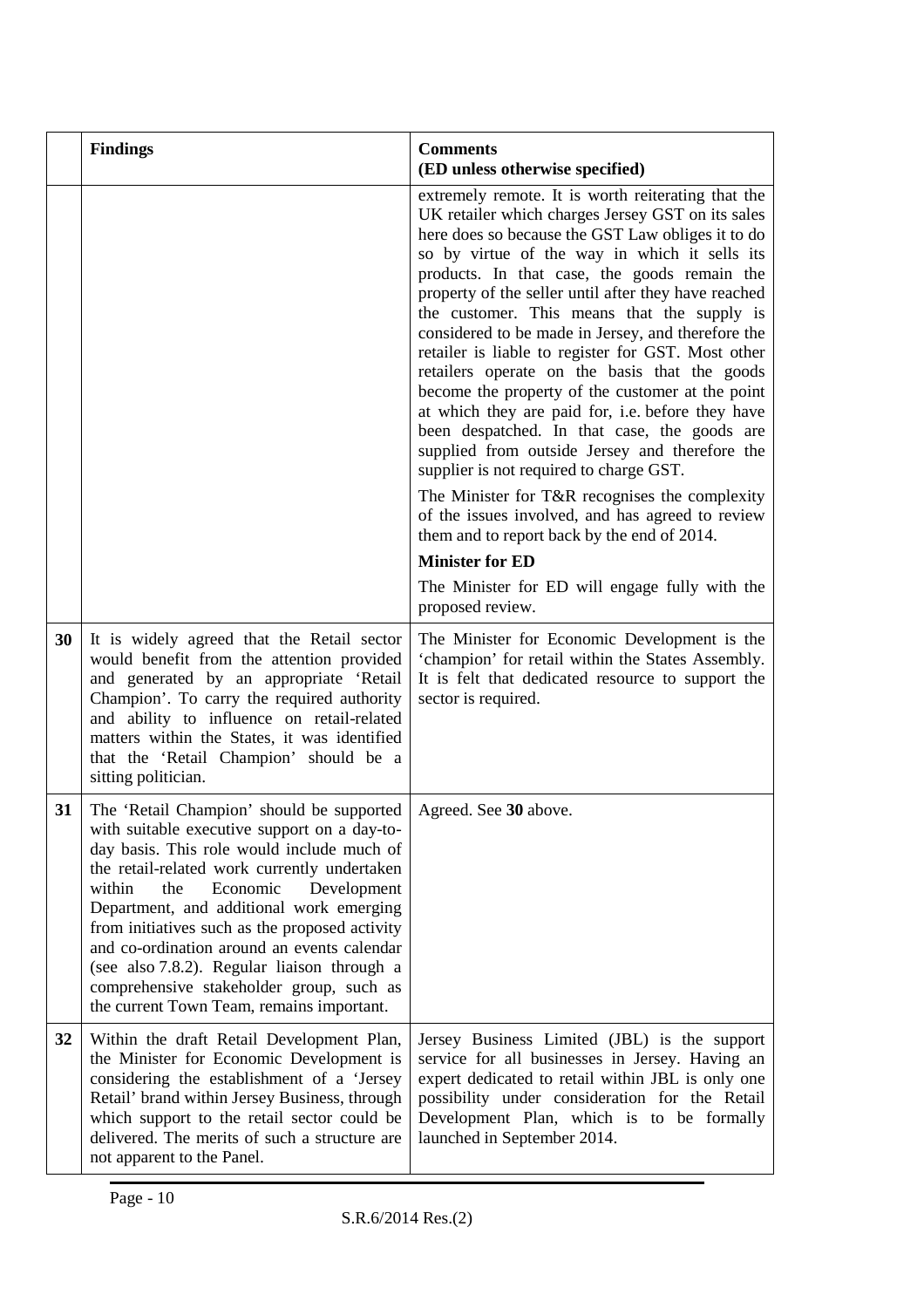|    | <b>Findings</b>                                                                                                                                                                                                                                                                                                                                                                                                                | <b>Comments</b><br>(ED unless otherwise specified)                                                                                                                                                                                                                                                                                                                                                                                                                                                                   |
|----|--------------------------------------------------------------------------------------------------------------------------------------------------------------------------------------------------------------------------------------------------------------------------------------------------------------------------------------------------------------------------------------------------------------------------------|----------------------------------------------------------------------------------------------------------------------------------------------------------------------------------------------------------------------------------------------------------------------------------------------------------------------------------------------------------------------------------------------------------------------------------------------------------------------------------------------------------------------|
| 33 | Building on current practice, there is wide<br>support for increased retail activity to be<br>undertaken linking directly into a range of<br>current and potentially new events and/or<br>themed days. It has been widely agreed that<br>this should be actively co-ordinated, with<br>necessary scheduling and focus provided by<br>a dedicated events calendar for retailers.                                                | Agreed. There should be greater co-ordination of<br>events generally to allow retailers to engage with<br>tourism events. This will be a key focus of the<br>Retail Development Plan and the associated<br>support.                                                                                                                                                                                                                                                                                                  |
| 34 | It is not unusual for event organisers to be<br>required to complete significant processes in<br>order to obtain permissions to hold events.<br>The requirements do not always appear to be<br>in proportion to the size or nature of the<br>event.                                                                                                                                                                            | Many of the processes are outside of EDD's<br>control and stem from a variety of legislation. Part<br>purpose of the long-term Retail<br>of the<br>Development Plan will be to examine the barriers<br>and streamline the processes to enable greater<br>creativity.                                                                                                                                                                                                                                                 |
| 35 | There can be restricted access for events<br>during the year in some of the more suitable<br>and attractive sites.                                                                                                                                                                                                                                                                                                             | Agreed.                                                                                                                                                                                                                                                                                                                                                                                                                                                                                                              |
| 36 | Although visually attractive and creating an<br>often improved atmosphere, it is difficult to<br>balance<br>strike<br>the<br>right<br>between<br>pedestrianisation and the needs of retailers to<br>premises.<br>service<br>Pedestrian<br>priority<br>initiatives, already seen in some parts of the<br>Island, appear to provide an appropriate<br>compromise.                                                                | P&E/TTS                                                                                                                                                                                                                                                                                                                                                                                                                                                                                                              |
| 37 | Maximising the physical attraction and the<br>ease of moving through town were identified<br>as important means of encouraging people to<br>choose to shop in town. However, inadequate<br>pavements and clumsily placed bollards and<br>street furniture were cited as examples of<br>existing physical barriers that negatively<br>impact on the ability of people to enjoy the<br>experience of shopping in town.           | <b>TTS</b>                                                                                                                                                                                                                                                                                                                                                                                                                                                                                                           |
| 38 | The covered markets should be a 'jewel in<br>the crown' of Jersey's retail sector, acting to<br>stimulate footfall in town and attracting<br>shoppers to a vibrant retail core. Presently<br>however, whilst architecturally attractive, the<br>markets fail to live up to such expectations,<br>and radical change has been widely called for<br>to improve on the tired atmosphere and<br>generally underwhelming offerings. | <b>Minister for T&amp;R</b><br>Jersey Property Holdings have instigated a<br>number of projects to improve the ambience and<br>condition of the markets.<br>Following the successful re-roofing of the Central<br>Market, a major renewal of the Fish Market roof<br>will commence in autumn 2014. This will include<br>the introduction of greater natural light, as well as<br>improvements to modern electric lighting and a<br>full redecoration. This is coupled to a series of<br>other works, detailed below. |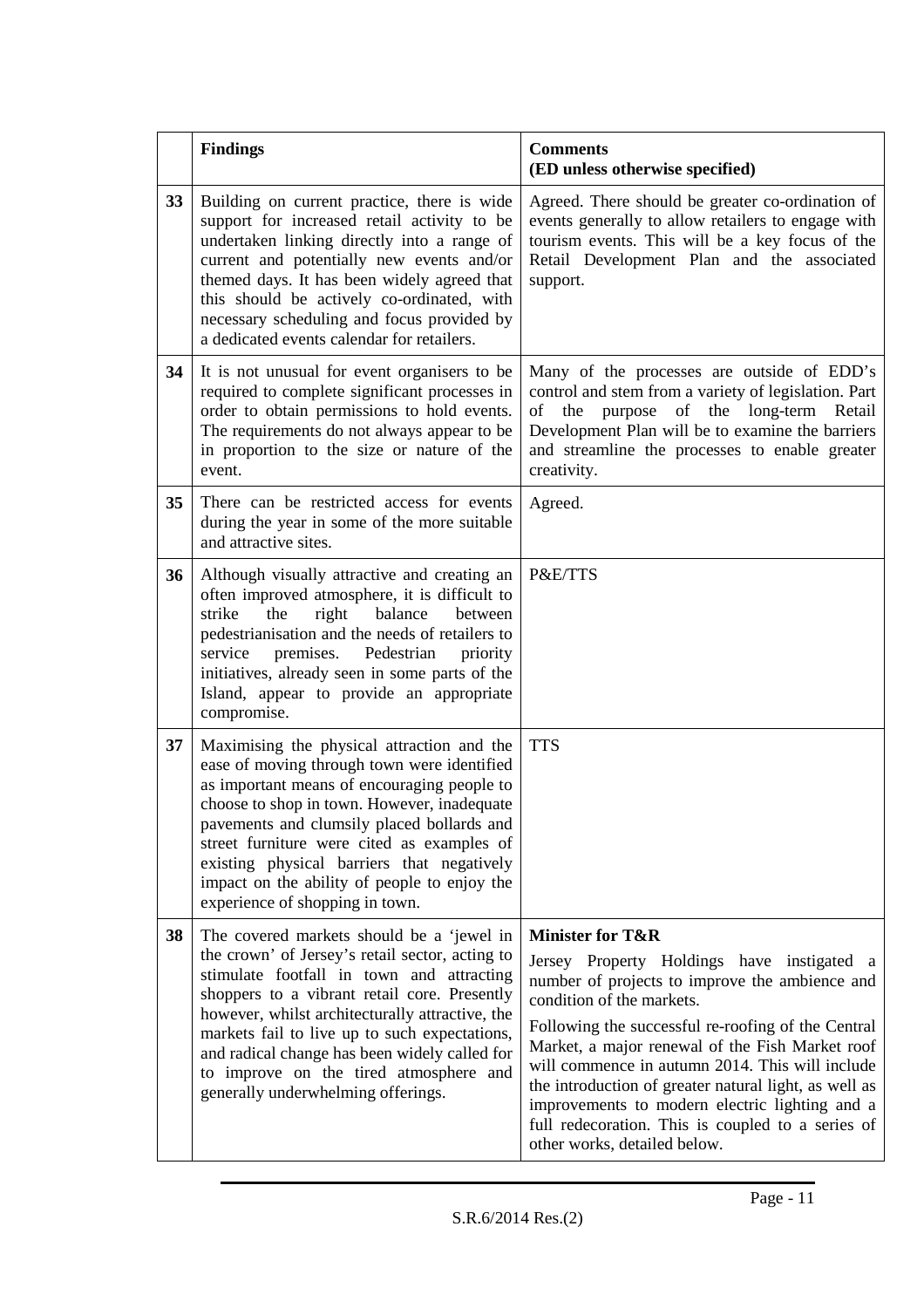| <b>Findings</b> | <b>Comments</b><br>(ED unless otherwise specified)                                                                                                                                                                                                                |
|-----------------|-------------------------------------------------------------------------------------------------------------------------------------------------------------------------------------------------------------------------------------------------------------------|
|                 | Roof Refurbishment Fish Market:                                                                                                                                                                                                                                   |
|                 | This is a major project to entirely re-roof the Fish<br>including<br>Market,<br>redecoration,<br>significant<br>increase of natural light, new electrics and alarm<br>systems, automatic/manual venting, new and<br>improved lighting. Planning consent received. |
|                 | Status of project:                                                                                                                                                                                                                                                |
|                 | (1) Detailed survey of roof completed, which has<br>identified additional issues with structure.<br>Remedial works being incorporated into<br>tender documentation.                                                                                               |
|                 | (2) All drawings and tender documents to be<br>completed and issued for tender by end July<br>2014.                                                                                                                                                               |
|                 | (3) Tenders to be returned by the end of August<br>2014.                                                                                                                                                                                                          |
|                 | (4) Work is scheduled to start on the site at the<br>end of September 2014.                                                                                                                                                                                       |
|                 | <b>Additional Works Fish Market:</b>                                                                                                                                                                                                                              |
|                 | (1) Cleaning of granite arches completed.                                                                                                                                                                                                                         |
|                 | (2) Redecoration of Minden Street masonry<br>around entrance completed.                                                                                                                                                                                           |
|                 | (3) New signage agreed with Planning subject to<br>final confirmation in autumn 2014.                                                                                                                                                                             |
|                 | (4) Redecoration of metal work in autumn 2014.                                                                                                                                                                                                                    |
|                 | (5) Removal of superfluous fittings completed.                                                                                                                                                                                                                    |
|                 | (6) Refreshing of paintwork to lighten market<br>completed.                                                                                                                                                                                                       |
|                 | <b>Future Works:</b>                                                                                                                                                                                                                                              |
|                 | (1) Floors to both markets to be renewed.                                                                                                                                                                                                                         |
|                 | (2) Fountain to be fully refurbished, including<br>water features, redecoration and lighting<br>(early 2015).                                                                                                                                                     |
|                 | (3) Upgrade to lavatory facilities.                                                                                                                                                                                                                               |
|                 | (4) Wind barrier to Halkett Place to be devised<br>and installed (early 2015).                                                                                                                                                                                    |
|                 | Development Proposals:                                                                                                                                                                                                                                            |
|                 | The Fish Market also has the potential to be<br>reconfigured and expanded.                                                                                                                                                                                        |
|                 | An initial concept considering opening up the Fish<br>Market into Cattle Street Car Park has been<br>proposed.                                                                                                                                                    |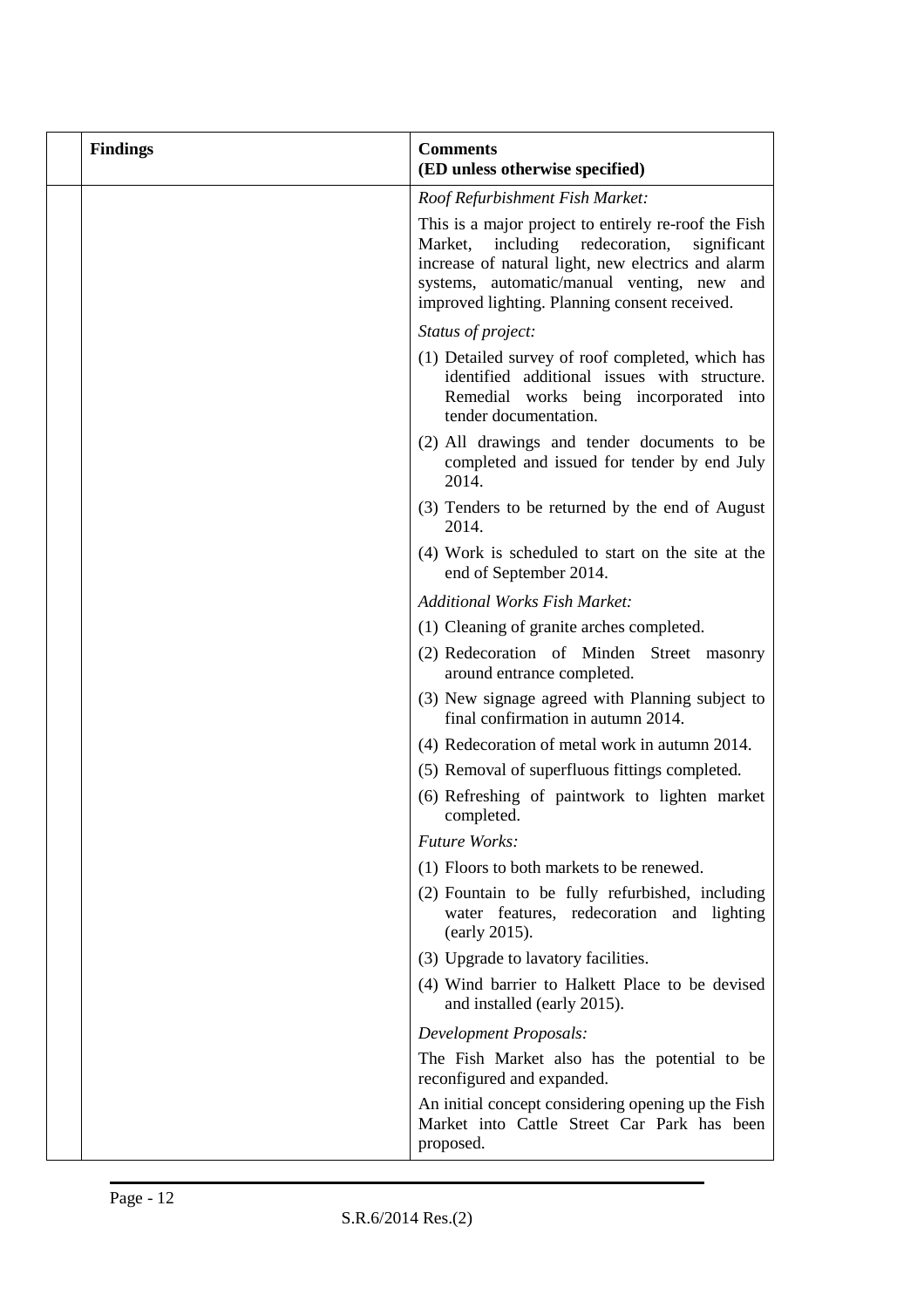| <b>Findings</b> | <b>Comments</b><br>(ED unless otherwise specified)                                                                                                                                                                                                                                                                                                   |
|-----------------|------------------------------------------------------------------------------------------------------------------------------------------------------------------------------------------------------------------------------------------------------------------------------------------------------------------------------------------------------|
|                 | This would create the opportunity to reconfigure<br>the retail and restaurant area, create seating areas,<br>alfresco and open space.                                                                                                                                                                                                                |
|                 | The open areas could be available, not only for<br>alfresco eating, but also for entertainment and<br>cultural events, and for temporary markets which,<br>coupled to a pedestrianisation of Cattle Street,<br>would be a significant regeneration opportunity.                                                                                      |
|                 | These are at an early stage of development, but<br>have received a positive response from the Jersey<br>Public Markets Tenants' Association.                                                                                                                                                                                                         |
|                 | Notice has been served on Jersey Telecom to<br>terminate their licence on the Cattle Street Car<br>Park to facilitate this proposal. Two years' notice<br>was required to secure vacant possession.                                                                                                                                                  |
|                 | Advancing the proposal will be dependent on<br>funding availability.                                                                                                                                                                                                                                                                                 |
|                 | Tenant Redecoration:                                                                                                                                                                                                                                                                                                                                 |
|                 | It was recognised that certain tenants have fallen<br>behind in respect of the redecoration of their units,<br>and a requirement of the grant of the new lease is<br>to remedy that fact.                                                                                                                                                            |
|                 | The new leases have a redecoration clause to<br>ensure tenants bring units to the required standard<br>within 6 months of the completion of the lease.<br>See below:                                                                                                                                                                                 |
|                 | 6.3 Repair and Decoration                                                                                                                                                                                                                                                                                                                            |
|                 | (a) Unless otherwise agreed by the Lessor<br>in writing the Lessee shall be obliged to<br>redecorate the exterior and any visible<br>interior of the Unit within six months of<br>the Completion Date in a proper and<br>workmanlike<br>colours<br>in<br>manner<br>previously agreed with the Lessor and to<br>the Lessor's reasonable satisfaction. |
|                 | Tenant Mix and Use                                                                                                                                                                                                                                                                                                                                   |
|                 | It is important that a suitable tenant mix is<br>managed in any retail environment.                                                                                                                                                                                                                                                                  |
|                 | The markets are predominantly food-focused.                                                                                                                                                                                                                                                                                                          |
|                 | The new leases will have specific user clauses to<br>assist control on tenant mix and offer. See below:                                                                                                                                                                                                                                              |
|                 | 6.21 To use the Unit only for the Permitted Use<br>and not for any other purpose without the<br>express written consent of the Lessor such<br>consent shall not be unreasonably withheld                                                                                                                                                             |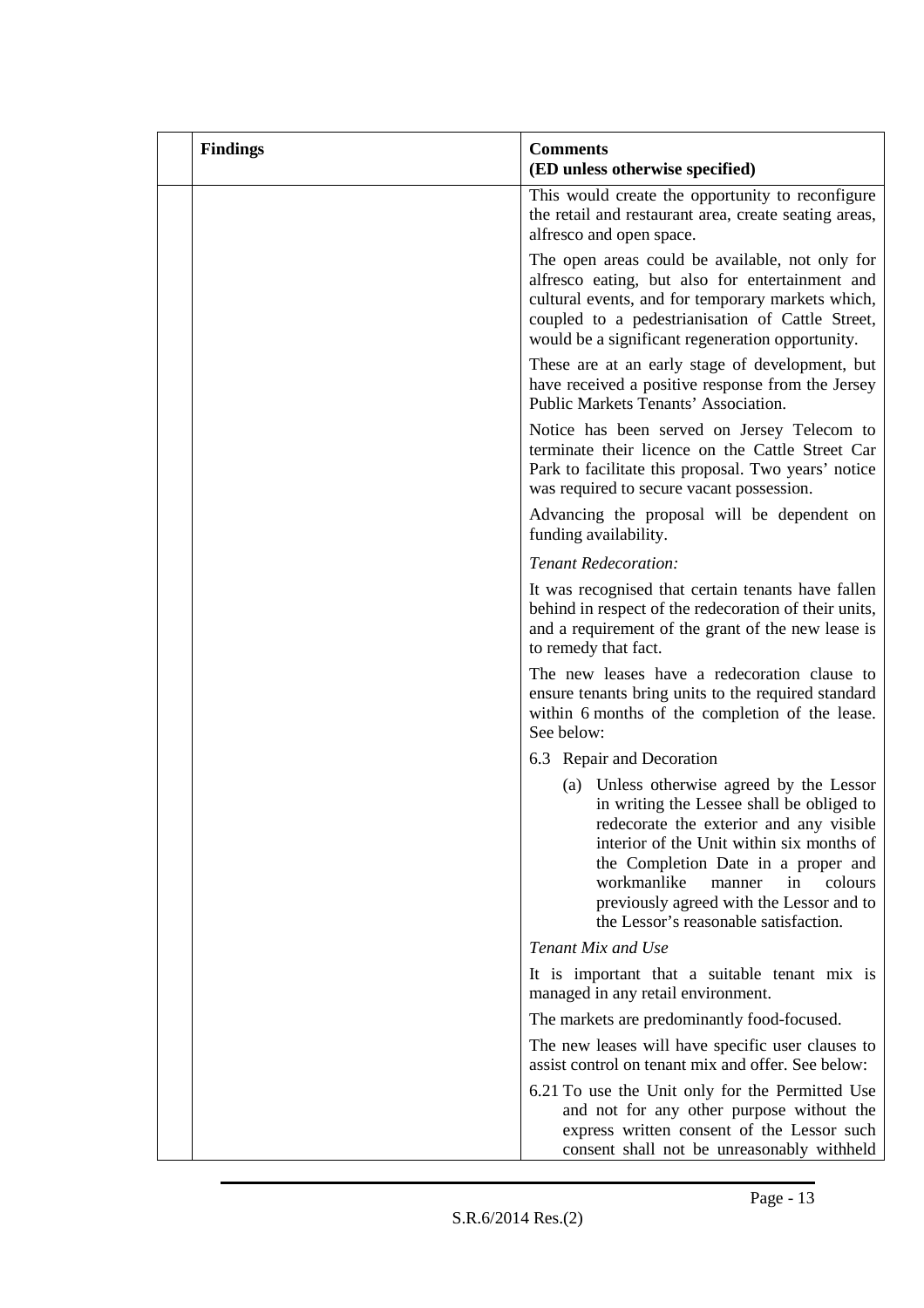|    | <b>Findings</b>                                                                                                                                                                                                                                                                                               | <b>Comments</b><br>(ED unless otherwise specified)                                                                                                                                                                                                                                                                                                                                                                                                                                                                                                                                                                                                                                                                  |
|----|---------------------------------------------------------------------------------------------------------------------------------------------------------------------------------------------------------------------------------------------------------------------------------------------------------------|---------------------------------------------------------------------------------------------------------------------------------------------------------------------------------------------------------------------------------------------------------------------------------------------------------------------------------------------------------------------------------------------------------------------------------------------------------------------------------------------------------------------------------------------------------------------------------------------------------------------------------------------------------------------------------------------------------------------|
|    |                                                                                                                                                                                                                                                                                                               | having regard to the Lessor's duty to act in<br>the best interests of the Property those<br>conducting business from the Property and<br>general public making use of it.                                                                                                                                                                                                                                                                                                                                                                                                                                                                                                                                           |
| 39 | Although there have been recent moves<br>towards the creation of a traders' association,<br>there has been a lack of cohesion and<br>collaboration amongst the covered market<br>traders that has been a barrier to progress in<br>the markets.                                                               | <b>Minister for T&amp;R:</b><br>The Jersey Public Markets Tenants Association<br>(JPMTA) has been formed, and the Committee<br>meet monthly with JPH to discuss market matters,<br>including – the now agreed lease renewals, current<br>and future works, marketing matters, as well as<br>general operating issues. The group will also<br>provide input to general retailing matters in<br>St. Helier and the Island as required. Other<br>relevant stakeholders will be invited to attend as<br>appropriate. All market tenants are required to be<br>members.<br>It has been proposed that the JPMTA be<br>represented on the St. Helier 'Town Team' group<br>to be a voice for the market traders in both the |
| 40 | Issues regarding parking featured in almost<br>all submissions received by the Panel during<br>the Review. Parking matters present a very<br>real challenge to retailers, but there are<br>workable initiatives that could help improve<br>the situation.                                                     | Central and Fish Markets.<br>Agreed. Parking matters will form part of the<br>long-term Retail Development Plan, where a<br>'whole of government' approach is essential.                                                                                                                                                                                                                                                                                                                                                                                                                                                                                                                                            |
| 41 | Overall capacity amongst town's car parks is<br>adequate to accommodate demand from<br>commuters and shoppers, but the geographic<br>distribution of spaces is not. The north of<br>town is under-served by the current car<br>parking provision, and Pier Road car park is<br>too frequently under-capacity. | <b>TTS</b>                                                                                                                                                                                                                                                                                                                                                                                                                                                                                                                                                                                                                                                                                                          |
| 42 | Minden Place is a vital shopper car park, but,<br>as with others, it is outdated and requires<br>significant refurbishment, modernisation, or<br>complete replacement.                                                                                                                                        | <b>TTS</b>                                                                                                                                                                                                                                                                                                                                                                                                                                                                                                                                                                                                                                                                                                          |
| 43 | There continues to be significant frustration<br>with the scratch-card system, whilst the<br>automatic number plate recognition system<br>in Sand Street has been widely welcomed.                                                                                                                            | <b>TTS</b>                                                                                                                                                                                                                                                                                                                                                                                                                                                                                                                                                                                                                                                                                                          |
| 44 | There is wide acknowledgement and support<br>for more bus services to be provided to help<br>people access town at points other than<br>Liberation Station, along with a service that                                                                                                                         | <b>TTS</b>                                                                                                                                                                                                                                                                                                                                                                                                                                                                                                                                                                                                                                                                                                          |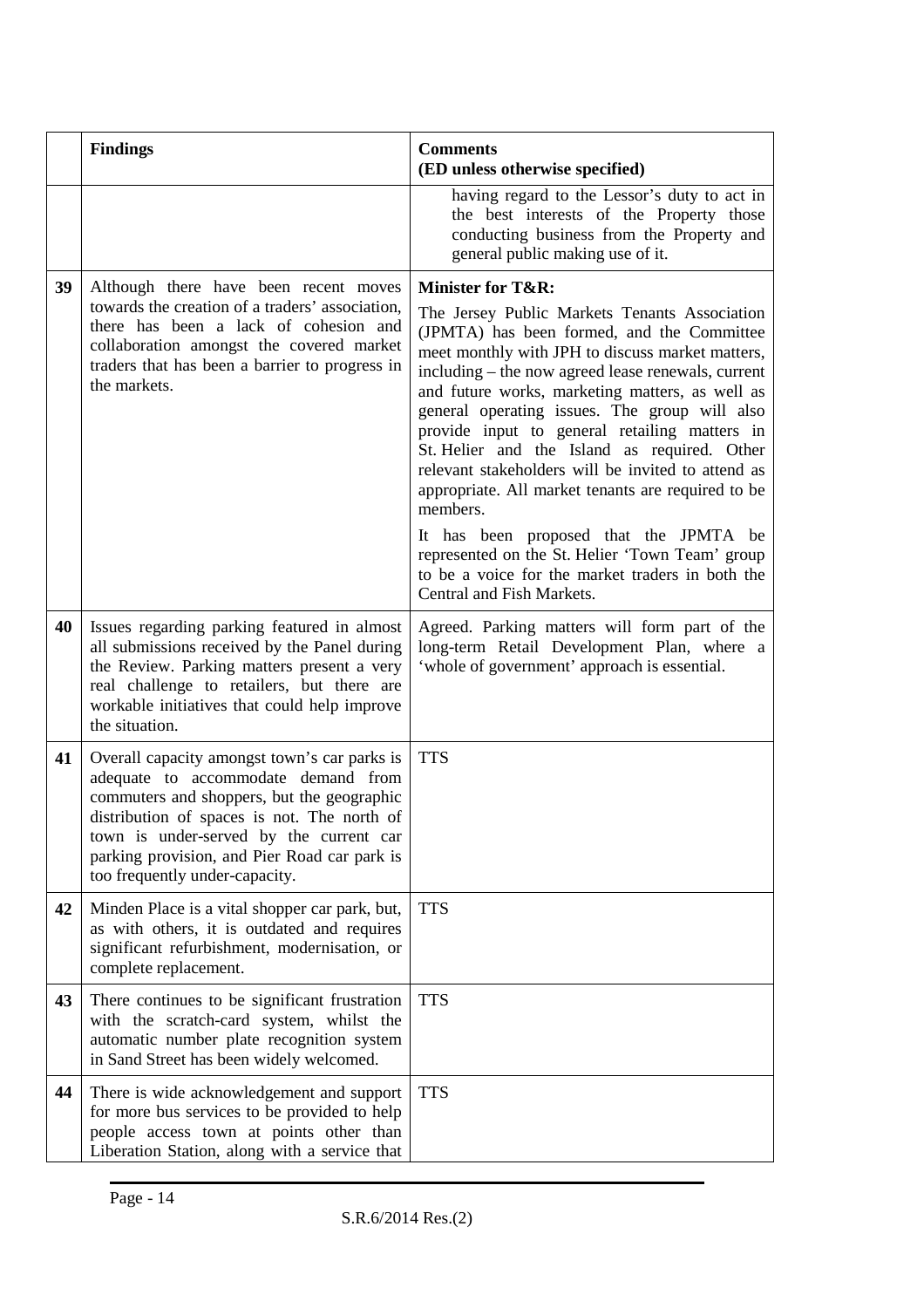|    | <b>Findings</b>                                                                                                                                                                                                                                                                                                                                                                                                                                                                                                                                                                                                                      | <b>Comments</b><br>(ED unless otherwise specified) |
|----|--------------------------------------------------------------------------------------------------------------------------------------------------------------------------------------------------------------------------------------------------------------------------------------------------------------------------------------------------------------------------------------------------------------------------------------------------------------------------------------------------------------------------------------------------------------------------------------------------------------------------------------|----------------------------------------------------|
|    | would link urban areas whilst penetrating<br>towards the town centre. The latter could<br>encourage more shoppers to visit town and<br>other retail areas such as Les Quennevais<br>Parade.                                                                                                                                                                                                                                                                                                                                                                                                                                          |                                                    |
| 45 | There is some confusion over the status and<br>continued relevance of existing planning<br>strategies for town, notably the North of<br>St. Helier Master Plan.                                                                                                                                                                                                                                                                                                                                                                                                                                                                      | P&E                                                |
| 46 | The current withdrawal of proposals for<br>development around Bath Street by Le<br>Masurier's has been a significant setback for<br>retail regeneration opportunities in that area.                                                                                                                                                                                                                                                                                                                                                                                                                                                  | P&E                                                |
| 47 | The town footprint and retail core is shifting<br>south-westerly with the influence of the<br>developing waterfront area. Additionally,<br>there are indications that the town retail core<br>could contract due to the challenging trading<br>conditions, to be increasingly anchored by<br>King Street and Queen Street.                                                                                                                                                                                                                                                                                                           | P&E                                                |
| 48 | Despite certain improvements in Planning<br>application processes, retailers continue to<br>face challenges relating to change of use<br>policies.<br>challenges<br>The<br>can<br>disproportionately affect small businesses<br>and retailers with small premises. The time<br>taken to gain relevant permissions and<br>compliance with bye-laws such as those<br>relating to the provision of toilet facilities<br>were identified as being particularly<br>challenging. Due to the impact of the shifting<br>town footprint in increasing the number<br>change of use applications, such occurrences<br>may become more frequent. | P&E                                                |
| 49 | King Street and Queen Street have retained<br>almost unparalleled full occupancy levels<br>over recent years, despite the challenging<br>retail environment.                                                                                                                                                                                                                                                                                                                                                                                                                                                                         | Agreed.                                            |
| 50 | Rents have not been identified as currently<br>being a leading challenge to retailing in<br>Jersey. It appears that a number of landlords<br>recognise the challenging retail environment,<br>generally leading to rents being established<br>at levels that have not deterred tenancies<br>being taken.                                                                                                                                                                                                                                                                                                                             | Agreed.                                            |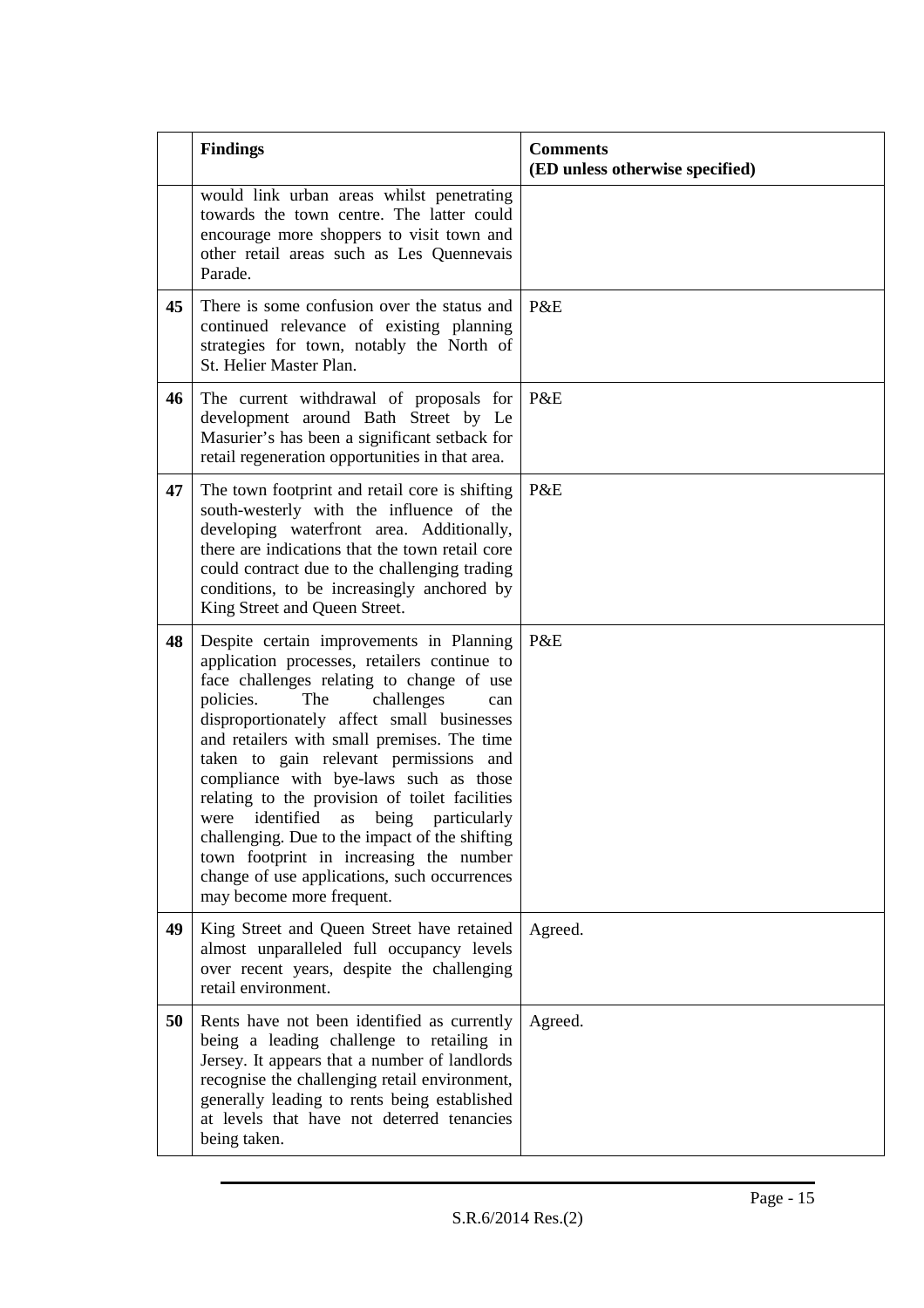|    | <b>Findings</b>                                                                                                                                                                                                                                                                                                                                                                                                 | <b>Comments</b><br>(ED unless otherwise specified)                                                                                                                   |
|----|-----------------------------------------------------------------------------------------------------------------------------------------------------------------------------------------------------------------------------------------------------------------------------------------------------------------------------------------------------------------------------------------------------------------|----------------------------------------------------------------------------------------------------------------------------------------------------------------------|
| 51 | Whilst King Street and Queen Street have<br>retained robust occupancy levels, there have<br>instances<br>of<br>short-<br>and.<br>heen<br>more<br>significantly, long-term unoccupied shops<br>outside of the retail core. There is currently<br>no States policy designed to help address<br>such detrimental occurrences.                                                                                      | See the Response of the Minister for Planning and<br>Environment (S.R.6/2014 Res.), presented to the<br>States on 25th July 2014.                                    |
| 52 | Retail, tourist, traffic and general information<br>signage is<br>too<br>often<br>underwhelming,<br>inconsistent and outdated. This is a matter<br>that requires the co-operation and co-<br>ordination of a number of stakeholder groups<br>to improve, including retailers themselves<br>and authorities such as Jersey Tourism (ED),<br>other relevant States Departments and the<br>Parish of St. Helier.   | Agreed. Greater co-ordination between all parties<br>to develop and agree a signage master plan is<br>required. The 'retail champion' will co-ordinate<br>this work. |
| 53 | Increased use of flags and banners has been<br>a relatively quick<br>identified as<br>and<br>inexpensive means of refreshing<br>and<br>animating retail areas, although concerns<br>were raised about the possible nature of the<br>associated planning process, including by the<br>Minister for Planning and Environment.                                                                                     | P&E                                                                                                                                                                  |
| 54 | Despite related reviews, there are no clear<br>signs that the challenges of avoidable<br>government bureaucracy is easing. This<br>challenge to retailers is amplified by the fact<br>that the majority of retailers are small<br>businesses, often owner-run and often with a<br>workforce of below five.                                                                                                      | Disagree.                                                                                                                                                            |
| 55 | continued<br>The<br>of<br>undue<br>presence<br>government bureaucracy can in no small part<br>be attributed to a lack of co-ordinated cross-<br>departmental working within the States.<br>Whilst reform has been slow, there are some<br>positive signs emerging in the form of<br>initiatives such as 'tell us once' and 'unique<br>user IDs' that are intended to reduce such<br>avoidable over-bureaucracy. | Agreed.                                                                                                                                                              |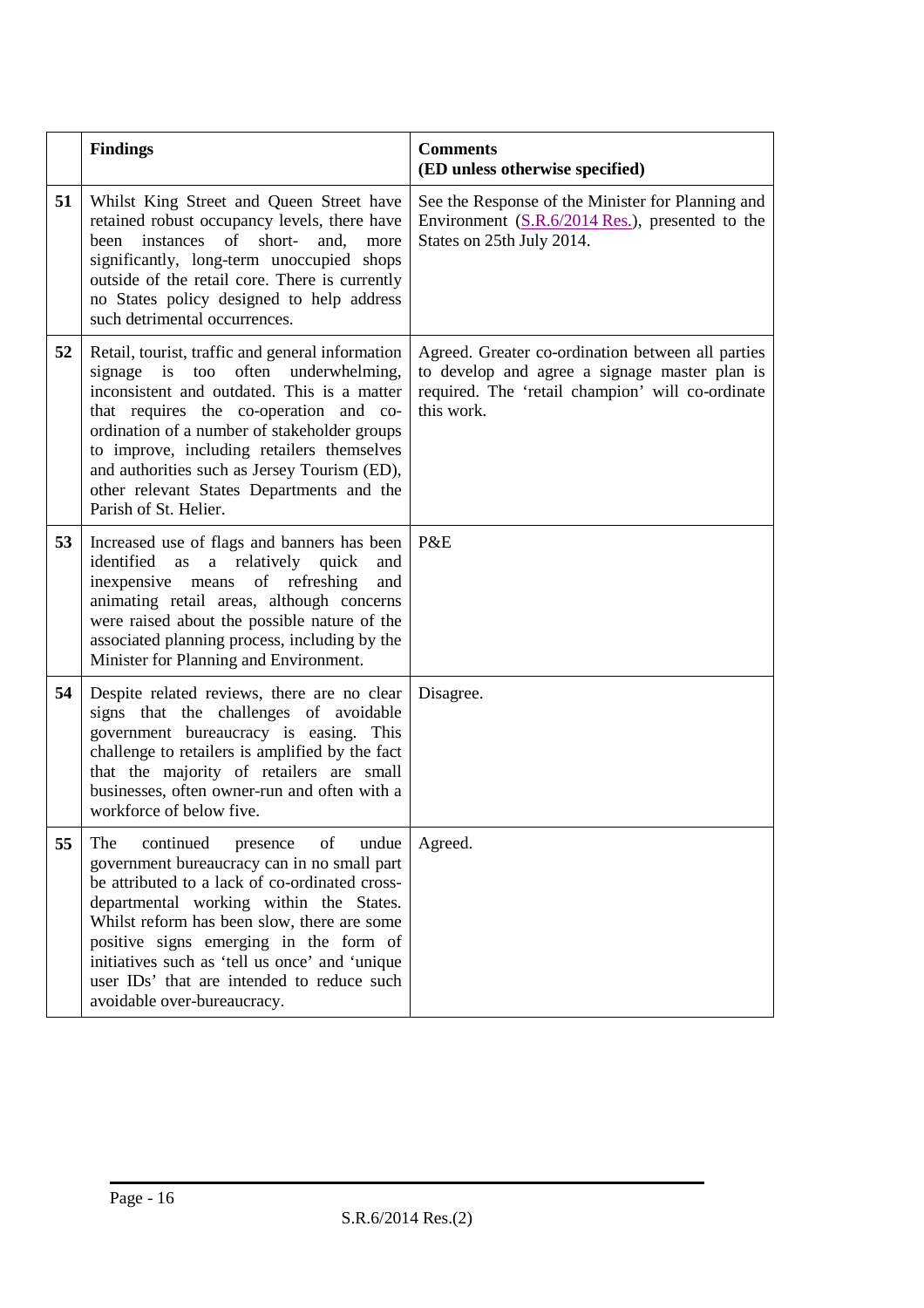#### **RECOMMENDATIONS**

|                | <b>Recommendations</b>                                                                                                                                                                                                                                                                                                                                                                                                                            | <b>To</b> | Accept/<br><b>Reject</b> | <b>Comments</b>                                                                                                                                                                                                                                                                                                            | <b>Target date</b><br>of action/<br>completion |
|----------------|---------------------------------------------------------------------------------------------------------------------------------------------------------------------------------------------------------------------------------------------------------------------------------------------------------------------------------------------------------------------------------------------------------------------------------------------------|-----------|--------------------------|----------------------------------------------------------------------------------------------------------------------------------------------------------------------------------------------------------------------------------------------------------------------------------------------------------------------------|------------------------------------------------|
| 1              | The Minister for Economic<br>Development<br>must<br>not<br>underestimate the challenges<br>faced by the retail sector and<br>should,<br>priority,<br>as<br>$\rm{a}$                                                                                                                                                                                                                                                                               | <b>ED</b> | Accept                   | The challenges faced by the retail<br>in<br>Jersey<br>sector<br>are<br>not<br>underestimated by the Minister for<br>Economic Development.                                                                                                                                                                                  | Ongoing                                        |
|                | continue to<br>engage with<br>retailers<br>structured<br>a<br>in<br>manner.                                                                                                                                                                                                                                                                                                                                                                       |           |                          | The Minister thanks the Panel for<br>recognising that the Economic<br>Development Department<br>are<br>engaging with the sector in a<br>structured manner.                                                                                                                                                                 |                                                |
| $\overline{2}$ | Working<br>with<br>the<br>stakeholders, the Minister<br>for Economic Development<br>should progress initiatives<br>and plans to help address the<br>challenges associated with<br>the on-Island retail sector,<br>and develop a new, more<br>relevant and comprehensive<br>overarching Retail Strategy.                                                                                                                                           | <b>ED</b> | Accept                   | The Retail Development Plan,<br>developed in conjunction with<br>Jersey Business Limited and the<br>Chamber of Commerce, will be<br>published in September 2014. The<br>Retail Development Plan focusses<br>on short-term tactical activity in<br>order to stimulate local retail<br>spending by Jersey consumers.         | September<br>2014                              |
|                |                                                                                                                                                                                                                                                                                                                                                                                                                                                   |           |                          | A longer term Retail Development<br>Plan will be<br>developed<br>and<br>presented to the States Assembly.<br>The Plan will take into account the<br>findings and recommendations of<br>the Economic Affairs Scrutiny<br>Panel's Review of Retail Policy.                                                                   | March 2015                                     |
| 3              | The Minister for Economic<br>Development should work<br>with retail representatives to<br>identify the most appropriate<br>way to assist the retail sector<br>embrace<br>technology.<br>to<br>Support might include the<br>funding of a feasibility study<br>appropriate, co-<br>into an<br>online<br>ordinated<br>sales<br>platform, and the provision<br>of<br>appropriate<br>training<br>opportunities<br>and<br>shared<br>practice workshops. | <b>ED</b> | Accept                   | Assistance<br>for<br>retailers<br>in<br>embracing technology will<br>be<br>covered in both the Interim and<br>longer term Retail Development<br>Plans. Assistance and support is<br>provided<br>directly<br>also<br>by<br>organisations<br>such<br>as<br>Digital<br>Jersey<br><b>Business</b><br>Jersey<br>and<br>Limited. | Ongoing                                        |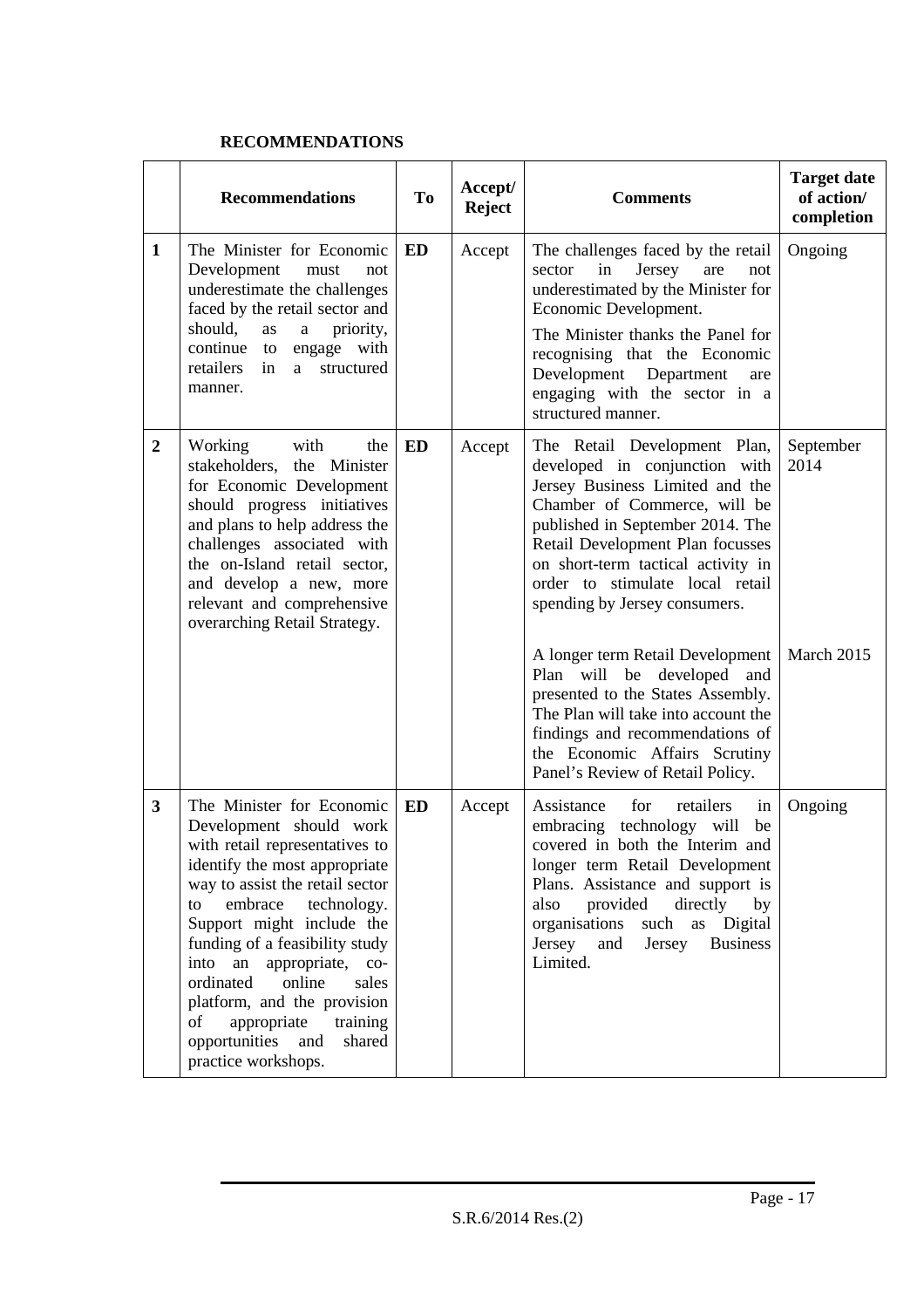|                         | <b>Recommendations</b>                                                                                                                                                                                                                                                                                                                                                                                                                     | <b>To</b>          | Accept/<br><b>Reject</b> | <b>Comments</b>                                                                                                             | <b>Target date</b><br>of action/<br>completion |
|-------------------------|--------------------------------------------------------------------------------------------------------------------------------------------------------------------------------------------------------------------------------------------------------------------------------------------------------------------------------------------------------------------------------------------------------------------------------------------|--------------------|--------------------------|-----------------------------------------------------------------------------------------------------------------------------|------------------------------------------------|
| $\overline{\mathbf{4}}$ | The Minister for Economic<br>Development should work<br>with relevant<br>Ministerial<br>colleagues, and<br>potential<br>private sector providers, to<br>put in place and promote<br>suitable learning and training<br>opportunities for retailers in<br>areas such as high quality<br>customer service.                                                                                                                                    | ED<br>(SS/<br>ESC) | Accept                   |                                                                                                                             | Ongoing                                        |
| 5                       | The Minister for Economic<br>Development should extend<br>the one-off 2013 Mystery<br>Shopper<br>customer<br>experience audit into an<br>annual piece of research.<br>This will help inform the<br>need for and nature of<br>relevant<br>future<br>training<br>initiatives.                                                                                                                                                                | <b>ED</b>          | Accept                   | This forms part of both the Interim<br>and<br>longer<br>Retail<br>term<br>Development Plans.                                | September<br>2014                              |
| 6                       | The Minister for Economic<br>Development should seek to<br>co-ordinate an<br>agreement<br>amongst retailers to be more<br>flexible in their approach to<br>opening hours where benefit<br>can be accrued. Particular<br>attention might focus on<br>later closing times on a more<br>regular basis, and, in a more<br>targeted fashion, achieving<br>more flexibility in opening<br>hours during peak summer<br>tourist season and events. | ED                 | Accept                   | This forms part of both the Interim<br>longer<br>and<br>term<br>Retail<br>Development Plans.                                | September<br>2014                              |
| 7                       | If the States approve the<br>proposed 18 month trial of<br>liberalised Sunday trading,<br>the Minister for Economic<br>Development must ensure a<br>robust<br>process<br>for<br>monitoring and recording of<br>associated<br>all<br>aspects<br>economic,<br>(including)<br>employees' welfare, social<br>and cultural impacts).                                                                                                            | ED                 | Accept                   | Had the trial been approved by the<br>States, there were robust processes<br>in place to monitor and record all<br>impacts. |                                                |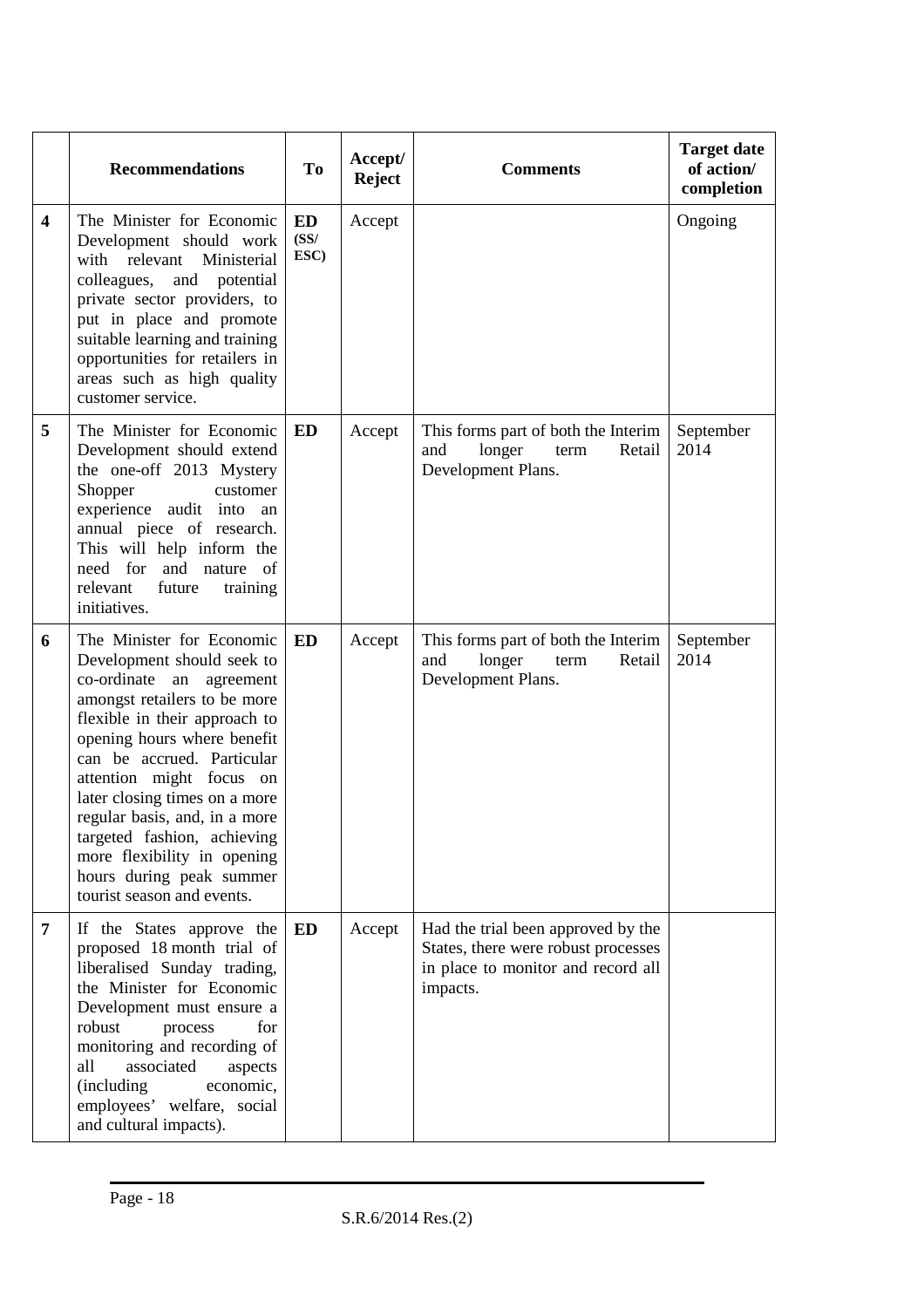|    | <b>Recommendations</b>                                                                                                                                                                                                                                                                                                                                                                                                                                                                                                                                                                                                                                              | <b>To</b> | Accept/<br><b>Reject</b> | <b>Comments</b>                                                                                                                                                                                                                                                                                                                                                                                                                                                                                                                                                     | <b>Target date</b><br>of action/<br>completion                                                                                                     |
|----|---------------------------------------------------------------------------------------------------------------------------------------------------------------------------------------------------------------------------------------------------------------------------------------------------------------------------------------------------------------------------------------------------------------------------------------------------------------------------------------------------------------------------------------------------------------------------------------------------------------------------------------------------------------------|-----------|--------------------------|---------------------------------------------------------------------------------------------------------------------------------------------------------------------------------------------------------------------------------------------------------------------------------------------------------------------------------------------------------------------------------------------------------------------------------------------------------------------------------------------------------------------------------------------------------------------|----------------------------------------------------------------------------------------------------------------------------------------------------|
| 8  | Specific attention should be<br>paid by the Minister for<br>Economic Development to<br>mitigate the potential loss of<br>small businesses due to<br>increased competition from<br>larger retailers during any<br>trial period of<br>Sunday<br>trading.                                                                                                                                                                                                                                                                                                                                                                                                              | <b>ED</b> | Accept                   | Careful consideration of all factors<br>was taken into account before<br>proposing a trial deregulation of<br>Sunday trading.                                                                                                                                                                                                                                                                                                                                                                                                                                       |                                                                                                                                                    |
| 9  | In order to inform possible<br>strategies to alleviate undue<br>negative impacts of the<br>field<br>playing<br>uneven<br>associated<br>with<br>the<br>de minimis<br>the<br>level,<br>Minister for Treasury and<br>Resources is recommended<br>to undertake the following<br>studies $-$<br>immediate<br>(and<br>an<br>subsequently<br>on<br>an<br>ongoing basis) review of<br>the <i>de minimis</i> provision,<br>to ensure that it is set at<br>the lowest appropriate<br>rate;<br>a feasibility study of<br>$\bullet$<br>entering agreements with<br>off-Island online retailers<br>for the collection of GST<br>relating to sales to Jersey-<br>based customers. | T&R       | Accept                   | <b>Both</b><br>recommendations<br>are<br>accepted by the Minister<br>for<br>Treasury and Resources.<br>Treasury and Resources officers<br>will carry out a review of the<br>import GST de minimis limit and<br>conduct<br>feasibility<br>study<br>a<br>regarding<br>entering<br>into<br>agreements with off-Island online<br>retailers to charge GST on sales to<br>Jersey residents.<br>Both the review and the feasibility<br>study will be led by the Tax<br>Policy Unit, with the assistance of<br>the Taxes Office and the Customs<br>and Immigration Service. | Both the<br>review and<br>feasibility<br>study to be<br>completed<br>by the end of<br>2014, with<br>any changes<br>to be<br>implemented<br>in 2015 |
| 10 | To provide suitable focus to<br>the role 'Retail Champion',<br>the Minister for Economic<br>Development should either<br>actively<br>more<br>assume<br>responsibility for promoting<br>economic<br>development<br>within the retail sector, or<br>formally delegate the role to<br>an Assistant Minister. If<br>delegating, this should be<br>clearly reflected within the<br>of<br>title<br>the<br>Assistant<br>Minister.                                                                                                                                                                                                                                          | ED        | Accept                   | The<br>Minister<br>for<br>Economic<br>Development is the champion for<br>the retail sector within the States<br>Assembly.<br>This<br>reflects<br>the<br>importance of the sector to Island<br>life and the economy.                                                                                                                                                                                                                                                                                                                                                 |                                                                                                                                                    |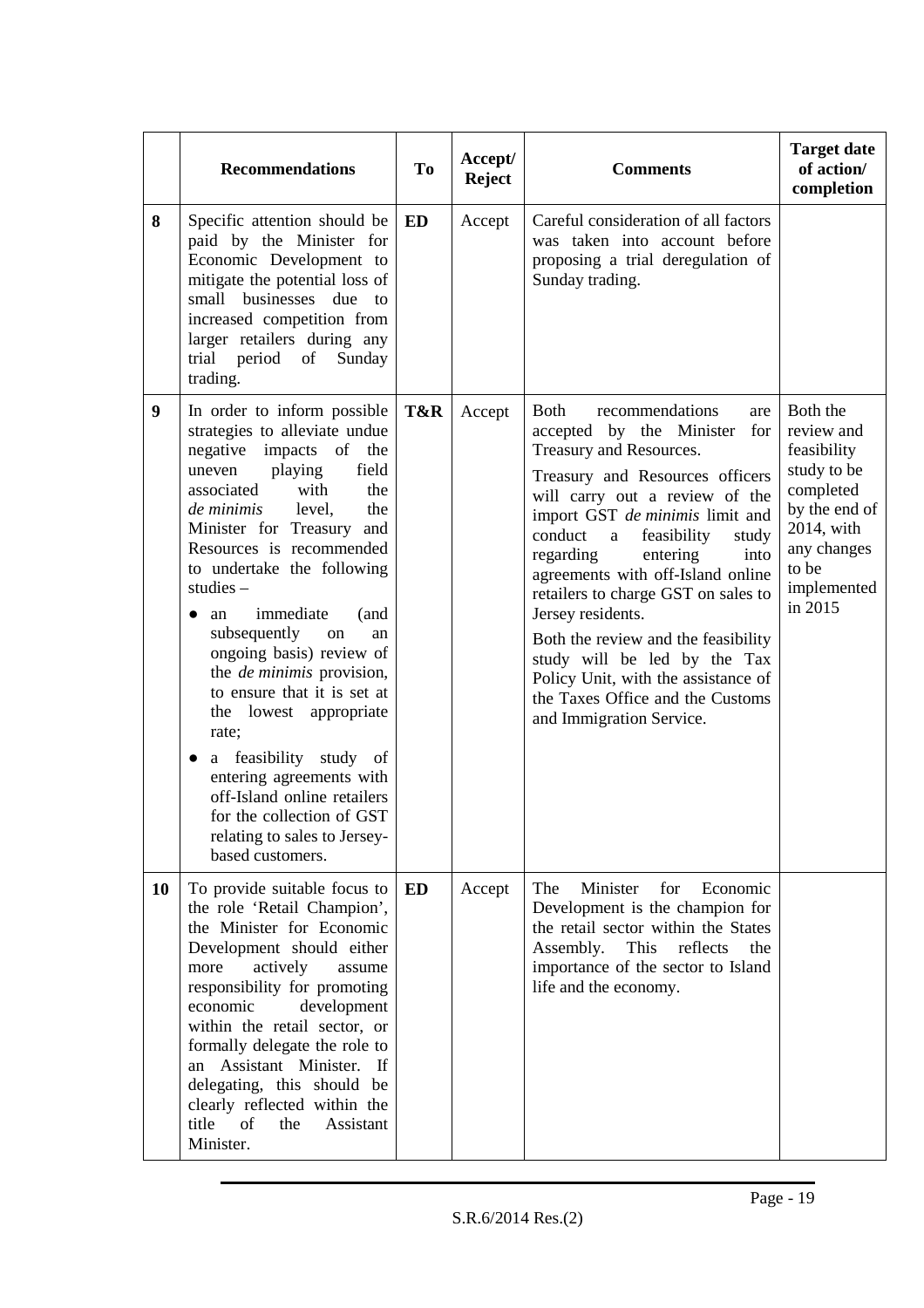|    | <b>Recommendations</b>                                                                                                                                                                                                                                                                                                                                                                                                                                                                       | <b>To</b> | Accept/<br><b>Reject</b> | <b>Comments</b>                                                                                                                         | <b>Target date</b><br>of action/<br>completion                                                                                                                                                       |
|----|----------------------------------------------------------------------------------------------------------------------------------------------------------------------------------------------------------------------------------------------------------------------------------------------------------------------------------------------------------------------------------------------------------------------------------------------------------------------------------------------|-----------|--------------------------|-----------------------------------------------------------------------------------------------------------------------------------------|------------------------------------------------------------------------------------------------------------------------------------------------------------------------------------------------------|
| 11 | The executive support for<br>'Retail<br>Champion'<br>the<br>should be provided by the<br>Economic<br>Development<br>Department, with industry<br>input<br>continuing<br>to<br>be<br>sought<br>through<br>a<br>comprehensive stakeholder<br>group, such as the current<br>Town<br>Team,<br><b>or</b><br>an<br>equivalent body.                                                                                                                                                                | <b>ED</b> | Accept                   | The Interim Retail Development<br>Plan will fully outline the plans<br>for executive support.                                           | September<br>2014                                                                                                                                                                                    |
| 12 | The Economic Development<br>Department<br>should<br>undertake the active co-<br>ordination and promotion of<br>an event calendar linked to<br>retail<br>initiatives<br>in<br>conjunction with all<br>the<br>necessary stakeholders.                                                                                                                                                                                                                                                          | ED        | Accept                   |                                                                                                                                         | Work is<br>already<br>underway as<br>part of the<br>development<br>of the<br><b>Interim RDP</b><br>with the aim<br>of<br>establishing<br>a full<br>calendar of<br>retail<br>initiatives<br>for 2015. |
| 13 | The Minister for Economic<br>Development (or delegated<br>'Retail Champion'), should<br>examine<br>the<br>current<br>processes related to event<br>permissions and identify any<br>that<br>work<br>might<br>be<br>undertaken or support that<br>can provided to reduce<br>avoidable barriers to such<br>Similarly, any<br>initiatives.<br>restrictions to the use of<br>event-friendly sites, such as<br>the Royal Square, should be<br>identified<br>and<br>addressed<br>where appropriate. | <b>ED</b> | Accept                   | The executive Retail Champion<br>will be tasked with undertaking a<br>review and composing a plan to<br>reduce and streamline red tape. | December<br>2014                                                                                                                                                                                     |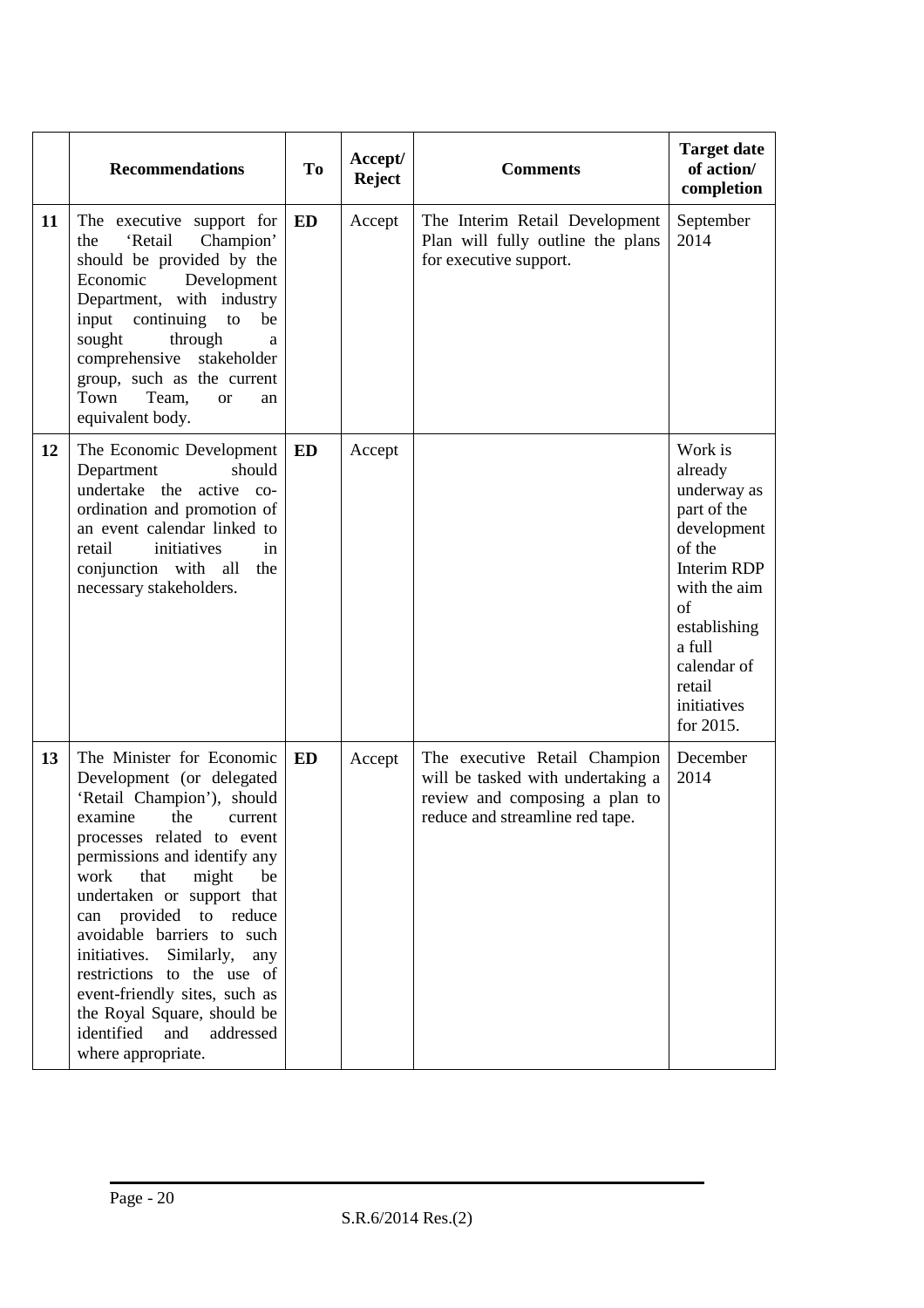|    | <b>Recommendations</b>                                                                                                                                                                                                                                                                                                                                                                                                                                                              | <b>To</b>  | Accept/<br><b>Reject</b> | <b>Comments</b>                                                                                                                                                                                                                                                                                                                                                                                                                                                                                                                                                                                                                                 | <b>Target date</b><br>of action/<br>completion |
|----|-------------------------------------------------------------------------------------------------------------------------------------------------------------------------------------------------------------------------------------------------------------------------------------------------------------------------------------------------------------------------------------------------------------------------------------------------------------------------------------|------------|--------------------------|-------------------------------------------------------------------------------------------------------------------------------------------------------------------------------------------------------------------------------------------------------------------------------------------------------------------------------------------------------------------------------------------------------------------------------------------------------------------------------------------------------------------------------------------------------------------------------------------------------------------------------------------------|------------------------------------------------|
| 14 | Pedestrian priority initiatives<br>should<br>continue<br>be<br>to<br>implemented,<br>and<br>a<br>feasibility study of such a<br>scheme in Halkett Place<br>from Amyson Corner along<br>the length of the Central<br>Market<br>should<br>be<br>$_{\rm CO-}$<br>ordinated as a priority by the<br>Minister for Transport and<br>Technical Services,<br>with<br>input from the Town Team<br>or equivalent comprehensive<br>stakeholder organisation.                                   | <b>TTS</b> |                          |                                                                                                                                                                                                                                                                                                                                                                                                                                                                                                                                                                                                                                                 |                                                |
| 15 | Through the Town Team or<br>equivalent<br>body,<br>the<br>Minister<br>for<br>Economic<br>Development<br>should<br>$_{\rm CO-}$<br>ordinate a plan to identify<br>implement<br>and<br>relevant<br>improvements<br>to<br>the<br>physical town environment,<br>including<br>of<br>removal<br>'physical<br>barriers'<br>that<br>negatively impact on the<br>ability of people to circulate<br>easily through town.                                                                      | ED         | Accept                   | The executive Retail Champion<br>co-ordinate<br>this<br>will<br>project,<br>involving TTS and POSH.                                                                                                                                                                                                                                                                                                                                                                                                                                                                                                                                             |                                                |
| 16 | A clear strategy should be<br>developed by the Minister<br>for Treasury and Resources<br>(the Landlord) regarding the<br>covered<br>Markets.<br>This<br>should be informed<br>by<br>consultation with all relevant<br>stakeholders on the wide<br>range of initiatives and<br>views held, and include<br>assessment of a fundamental<br>overhaul of the interior<br>layouts and retail offering.<br>Changes<br>must<br>also<br>be<br>considered<br>outdated<br>to<br>opening hours. | T&R        |                          | The creation of the Jersey Public<br>Markets Tenants Association has<br>enabled a greater collaboration<br>with JPH.<br>Monthly meetings and<br>other<br>communication as necessary in<br>between, have initially focused on<br>the renewal of the leases and the<br>major refurbishment of the Fish<br>Market roof, which is planned for<br>the autumn of 2014.<br>As part of these discussions, it<br>was recognised that there is a need<br>to ensure that any future change<br>which is desired and deemed both<br>necessary and appropriate can be<br>effected.<br>This has<br>led<br>extensive<br>to<br>negotiation<br>in<br>respect of a |                                                |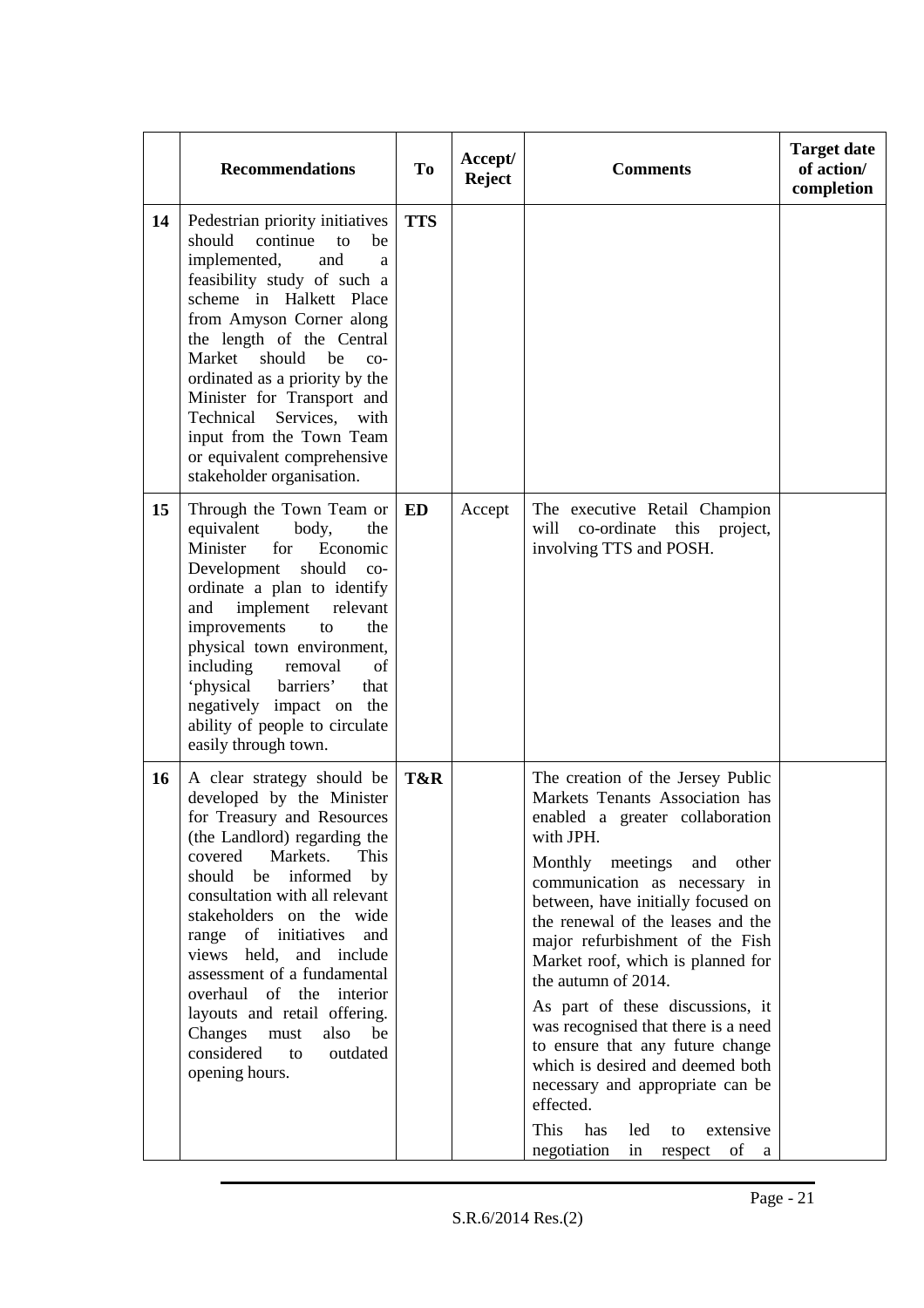| <b>Recommendations</b> | Tо | Accept/<br><b>Reject</b> | <b>Comments</b>                                                                                                                                                                                    | <b>Target date</b><br>of action/<br>completion |
|------------------------|----|--------------------------|----------------------------------------------------------------------------------------------------------------------------------------------------------------------------------------------------|------------------------------------------------|
|                        |    |                          | necessary ability for the landlord<br>to be able to break the leases.                                                                                                                              |                                                |
|                        |    |                          | Clearly the tenants need to have a<br>level of security and input into<br>ensuring that the operation of a<br>break clause suitably protects and<br>compensates them should the<br>clause be used. |                                                |
|                        |    |                          | It also needs to provide a detailed<br>timetable to minimise business<br>interruption.                                                                                                             |                                                |
|                        |    |                          | The new lease contains both<br>Landlord and Tenant Breaks to<br>facilitate<br>change<br>and<br>See<br>reconfiguration.<br>clauses<br>shown below:                                                  |                                                |

- 17.2 If at any time after the first anniversary of the Commencement Date the Lessor shall decide that it is necessary in the interests of the strategic development and/or management of the Property for it to retake possession of the Unit the Lessor shall be entitled to terminate this Lease subject to the fulfilment of the criteria stipulated below and to the giving of twelve (12) months' prior notice in writing to the Lessee to this effect (the Retaking Notice).
	- (a) Prior to serving the Retaking Notice the Lessor shall be obliged to have:-
		- (i) carried out all due and proper consultation with the Lessee, any Market Traders Association or other body representing traders at the Property which may exist at the applicable time and any other persons or bodies with whom such consultation may be appropriate in all the circumstances;
		- (ii) obtained all and any approvals and permits which may be required under the Planning Laws in connection with the Lessor's proposed redevelopment or reorganisation of the Property; and
		- (iii) given due and proper consideration to the availability of alternative premises at the Property of similar size and amenity to the Unit and, where such are available, have offered the Lessee a lease of such premises for a term commencing on the termination of this Lease for a period equivalent to the balance of the term hereof upon terms as to rent and otherwise no less favourable than those in this Lease.
	- (b) Where the Lessee accepts the Lessor's offer of alternative accommodation the reasonable cost to the Lessee of fitting out the alternative premises shall be payable by the Lessor.
	- (c) Where such offer is not accepted or where it is not reasonably possible for the Lessor to offer alternative premises to the Lessee the Lessor shall, immediately following the termination of this Lease and the vacation of the Unit by the Lessee, pay to the Lessee agreed compensation assessed as follows (occupation of the same Unit under a prior lease or licence counting towards the accrual of years):-
		- (i) where the Lessee has been in occupation of the Unit for no more than three (3) years a sum representing three (3) years' Rental at the then applicable level shall be payable by the Lessor to the Lessee; and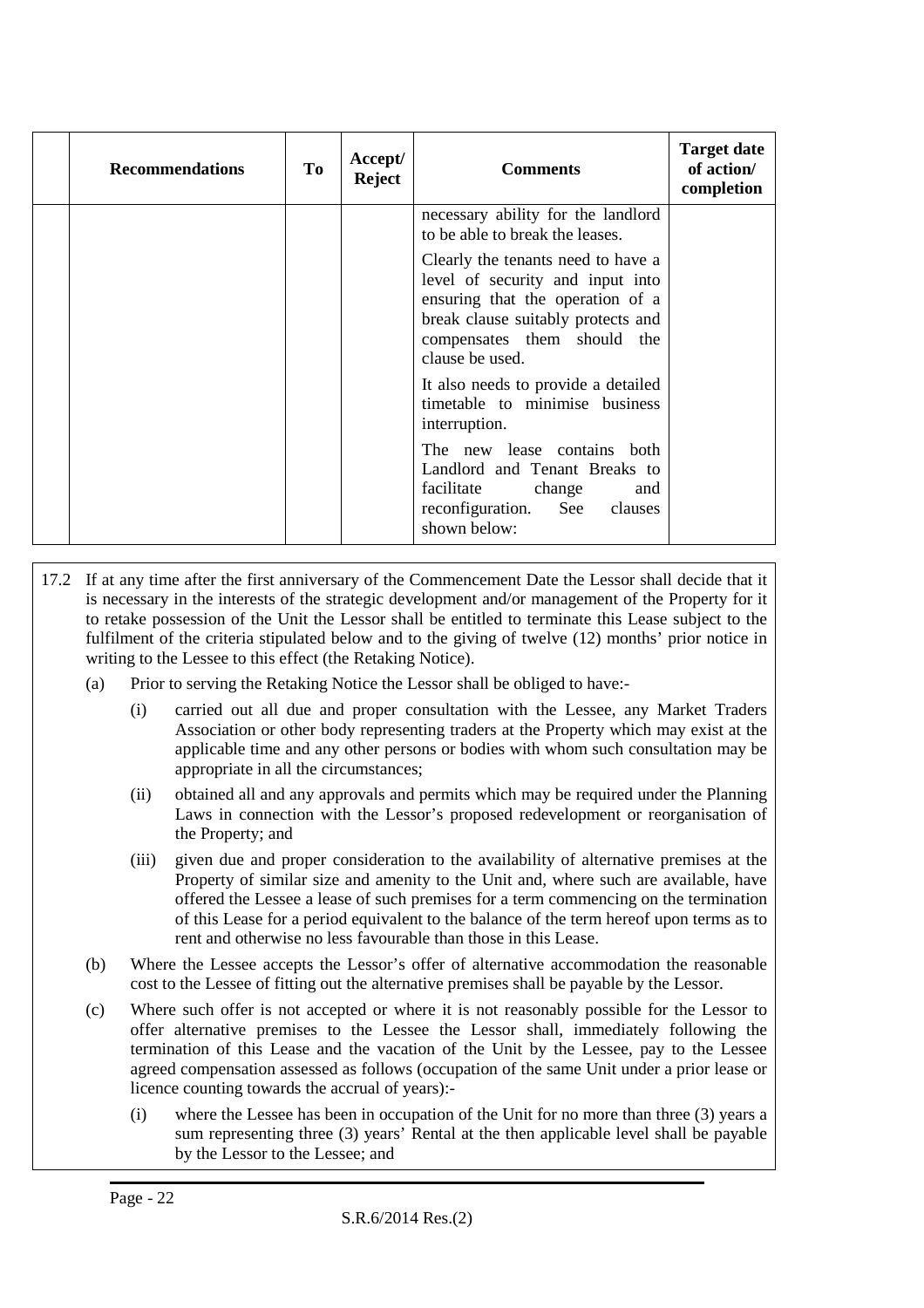- (ii) where the Lessee has been in occupation of the Unit for more than three (3) years a sum representing five (5) years' Rental at the then applicable level shall be payable by the Lessor to the Lessee.
- 18
- 18.1 The Lessee may terminate this Lease at any time during the term hereof by giving six (6) months prior written notice to that effect to the Lessor subject to the Lessee being in substantial compliance with its obligations under this Lease at the time of serving the said notice.

Additionally the new leases will have specific user clauses to assist control on tenant mix and offer. See below:

6.21 To use the Unit only for the Permitted Use and not for any other purpose without the express written consent of the Lessor such consent shall not be unreasonably withheld having regard to the Lessor's duty to act in the best interests of the Property those conducting business from the Property and general public making use of it.

|    | <b>Recommendations</b>                                                                                                                                                                                                                                                                                                                                                                    | <b>To</b> | Accept/<br>Reject | <b>Comments</b>                                                                                                                                                                                                                                                                                                                                                                                                                                                                                                                                                                                                                                                                                                                                                                                                                                                                                                                                                                     | <b>Target date</b><br>of action/<br>completion |
|----|-------------------------------------------------------------------------------------------------------------------------------------------------------------------------------------------------------------------------------------------------------------------------------------------------------------------------------------------------------------------------------------------|-----------|-------------------|-------------------------------------------------------------------------------------------------------------------------------------------------------------------------------------------------------------------------------------------------------------------------------------------------------------------------------------------------------------------------------------------------------------------------------------------------------------------------------------------------------------------------------------------------------------------------------------------------------------------------------------------------------------------------------------------------------------------------------------------------------------------------------------------------------------------------------------------------------------------------------------------------------------------------------------------------------------------------------------|------------------------------------------------|
| 17 | The Minister for Treasury<br>Resources<br>(the<br>and<br>Landlord) should explore the<br>immediate<br>revision<br>$\sigma$ f<br>outdated<br>opening<br>hours<br>within the markets to better<br>reflect<br>customer<br>expectations relating to the<br>both<br>the<br>overall<br>and<br>individual retail offerings.<br>Thursday afternoon closing<br>should be removed as a<br>priority. | T&R       |                   | JPH and the JPMTA have agreed<br>to a minimum keep open clause in<br>the new leases.<br>Attached are the extracts from the<br>lease which provide for minimum<br>keep opening hours and the ability<br>for these to be varied:<br>6.31<br>To<br>with<br>comply<br>the<br>provisions of the Markets<br>Regulations (and/or such<br>other Regulations as may<br>from time to time<br>he<br>enacted or stipulated by the<br>Lessor) and keep the Unit<br>open for business during the<br>hours that the Property is<br>open to the Public or during<br>such other hours as may be<br>determined by the Lessor or<br>its duly authorised agent<br>from time to time and<br>which for the avoidance of<br>doubt are to be a minimum<br>of 6 hours per day Monday<br>to Saturday inclusive.<br>6.32<br>To comply at all times<br>during the term of this<br>Lease with all and any<br>instructions issued by the<br>of<br>Markets<br>Inspector<br>pursuant to the Markets<br>Regulations. |                                                |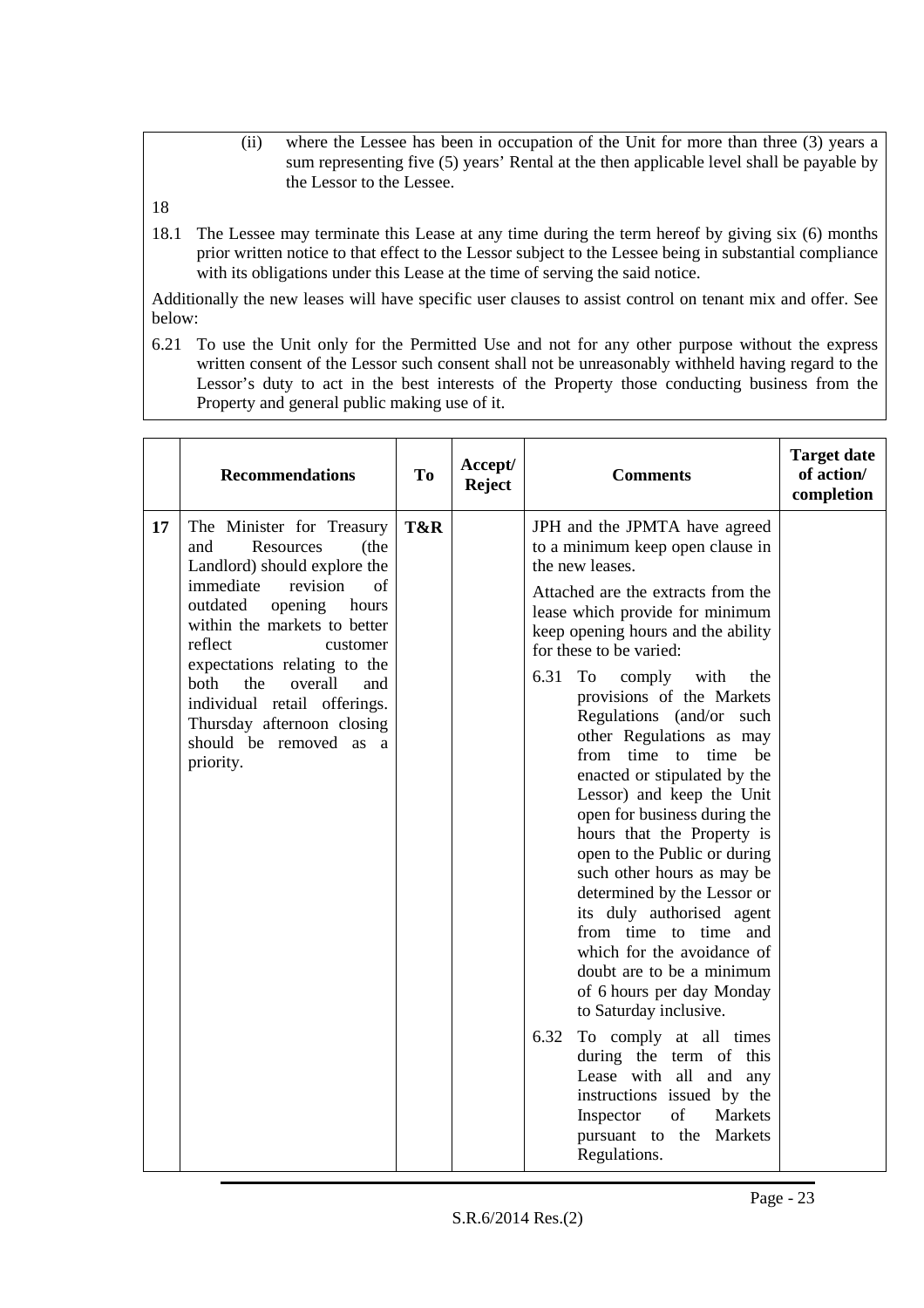|    | <b>Recommendations</b>                                                                                                                                                                                                                                                                                                                                                                                                                                                                                       | To                                                        | Accept/<br><b>Reject</b> | <b>Comments</b>                                                                                                                                                                                                                                                               | <b>Target date</b><br>of action/<br>completion |
|----|--------------------------------------------------------------------------------------------------------------------------------------------------------------------------------------------------------------------------------------------------------------------------------------------------------------------------------------------------------------------------------------------------------------------------------------------------------------------------------------------------------------|-----------------------------------------------------------|--------------------------|-------------------------------------------------------------------------------------------------------------------------------------------------------------------------------------------------------------------------------------------------------------------------------|------------------------------------------------|
|    |                                                                                                                                                                                                                                                                                                                                                                                                                                                                                                              |                                                           |                          | There are no significant barriers to<br>opening on a Thursday afternoon<br>or having later weekday opening.                                                                                                                                                                   |                                                |
|    |                                                                                                                                                                                                                                                                                                                                                                                                                                                                                                              |                                                           |                          | Clearly the issues would focus on<br>practical,<br>logistical<br>and<br>subsequent<br>financial/<br>cost<br>implications.                                                                                                                                                     |                                                |
|    |                                                                                                                                                                                                                                                                                                                                                                                                                                                                                                              |                                                           |                          | Whilst, in agreement with traders,<br>the markets could be open longer,<br>there is a significant practical<br>issue in that a number of the stalls<br>are not secure, which could cause<br>management and security issues if<br>those were not open.                         |                                                |
|    |                                                                                                                                                                                                                                                                                                                                                                                                                                                                                                              |                                                           |                          | There is reluctance from some<br>traders<br>who<br>run<br>their<br>own<br>businesses to work longer hours,<br>due to the need to either do the<br>hours themselves or employ extra<br>staff with the attendant cost and<br>reliability or<br>availability<br>of<br>employees. |                                                |
|    |                                                                                                                                                                                                                                                                                                                                                                                                                                                                                                              |                                                           |                          | Dialogue will continue with the<br><b>JPMTA</b><br>to<br>consider<br>what<br>represents the most appropriate<br>opening times and how the<br>practical difficulties set out above<br>can best be addressed.                                                                   |                                                |
| 18 | The Minister for Transport<br>Technical Services<br>and<br>undertake<br>the<br>should<br>with<br>work<br>necessary<br>other<br>colleagues<br>and<br>stakeholders to achieve the<br>following:<br>• A clear decision on the<br>future provision of north<br>of town car parking.<br>• The roll-out of automatic<br>number plate recognition<br>systems (or similar) in all<br>covered car parks to end<br>predominance<br>the<br>οf<br>scratch-cards.<br>• A fully developed strategy<br>phased<br>for<br>the | <b>TTS</b><br>(with<br><b>P&amp;E/</b><br><b>T&amp;R)</b> |                          |                                                                                                                                                                                                                                                                               |                                                |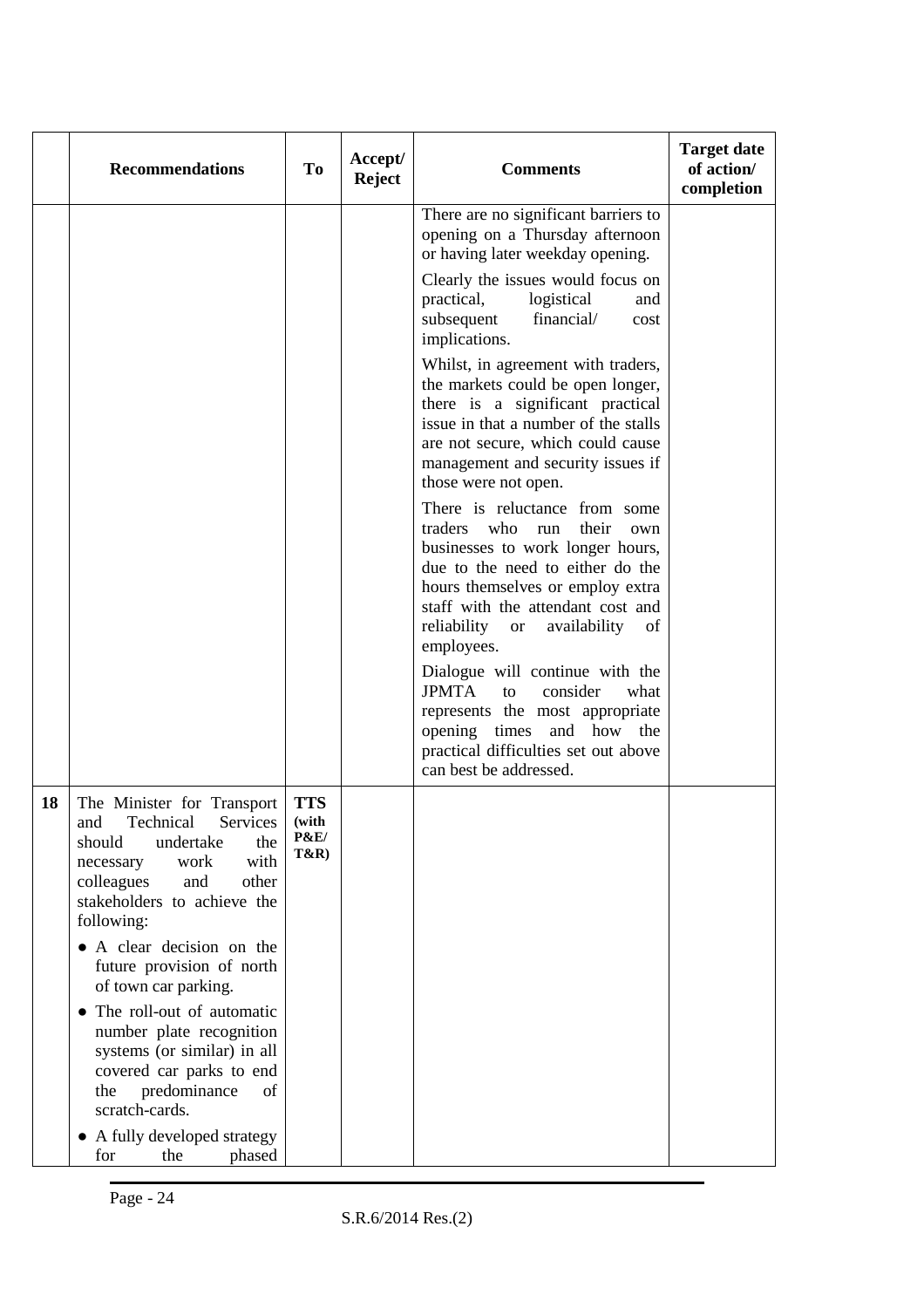|    | <b>Recommendations</b>                                                                                                                                                                                                                                                                                                                                                                                                     | To         | Accept/<br><b>Reject</b> | <b>Comments</b> | <b>Target date</b><br>of action/<br>completion |
|----|----------------------------------------------------------------------------------------------------------------------------------------------------------------------------------------------------------------------------------------------------------------------------------------------------------------------------------------------------------------------------------------------------------------------------|------------|--------------------------|-----------------|------------------------------------------------|
|    | modernisation<br>and<br>refurbishment of all car<br>parks.<br>• A review of all initiatives,<br>including<br>charging<br>might<br>structures,<br>that<br>more<br>encourage<br>$\rm{a}$<br>appropriate distribution of<br>commuter<br>and<br>shopper<br>parking.                                                                                                                                                            |            |                          |                 |                                                |
| 19 | The Minister for Transport<br>Technical<br>and<br>Services<br>should work with Liberty<br>Bus to develop proposals for<br>more buses to access town at<br>points other than Liberation<br>Station and a service that<br>would link a range of urban<br>areas whilst also penetrating<br>towards the town centre.                                                                                                           | <b>TTS</b> |                          |                 |                                                |
| 20 | The Minister for Transport<br>Technical<br>Services<br>and<br>should work with Liberty<br>Bus to develop a service that<br>would link a range of remote<br>areas to bus routes that<br>urban<br>access<br>shopping<br>districts.                                                                                                                                                                                           | <b>TTS</b> |                          |                 |                                                |
| 21 | The Minister for Planning<br>Environment<br>should<br>and<br>assess the merits of revising<br>and/or clarifying the current<br>strategies<br>relating<br>to<br>development<br>in<br>town,<br>notably with regard to their<br>relevance to retail. This will<br>be essential in providing a<br>the<br>south-<br>structure<br>to<br>shifting<br>westerly<br>town<br>footprint<br>and potentially<br>contracting retail core. | P&E        |                          |                 |                                                |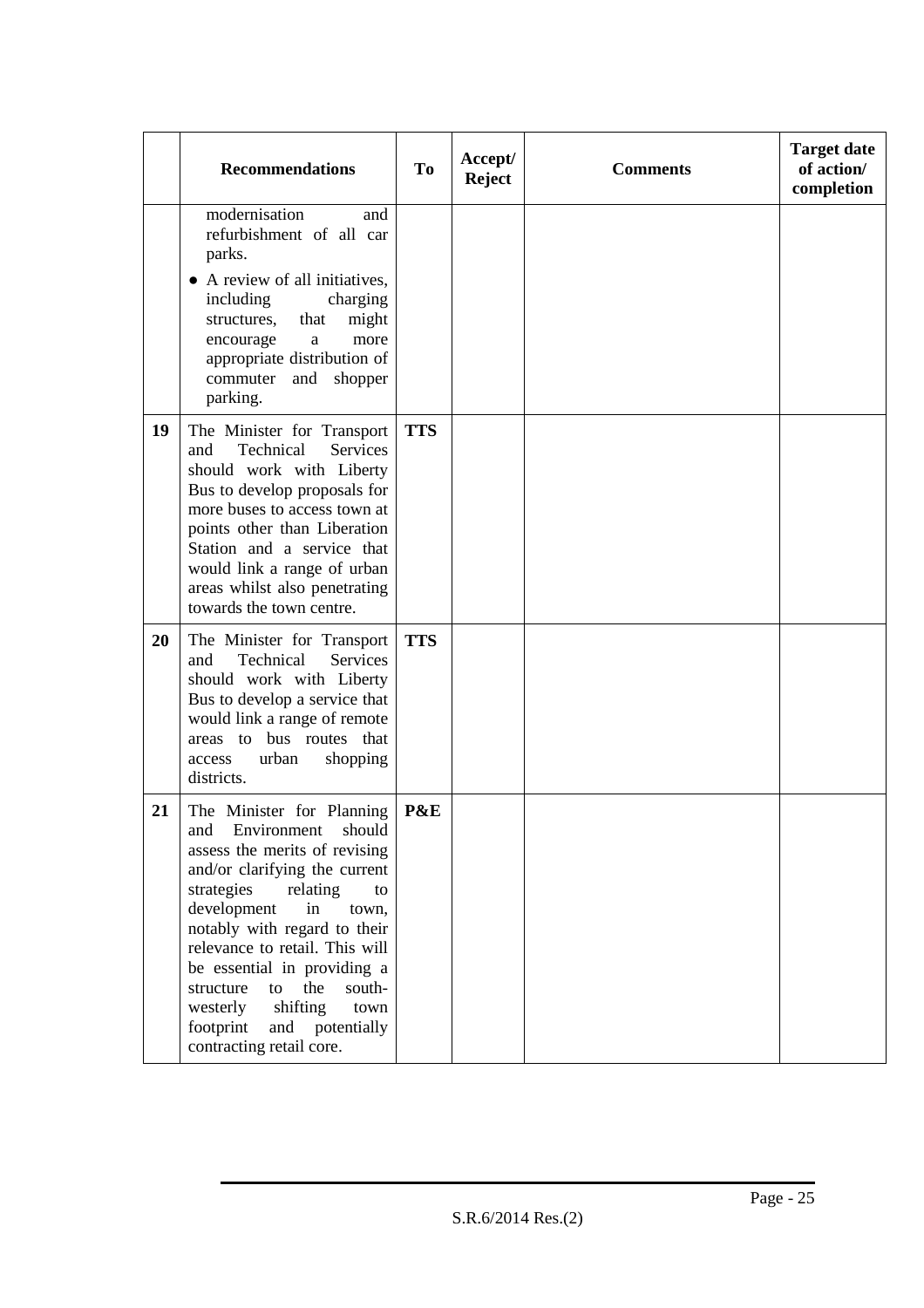|    | <b>Recommendations</b>                                                                                                                                                                                                                                                                                     | <b>To</b> | Accept/<br><b>Reject</b> | <b>Comments</b>                                                                                                                                                                                                                                                                                                                                                                    | <b>Target date</b><br>of action/<br>completion |
|----|------------------------------------------------------------------------------------------------------------------------------------------------------------------------------------------------------------------------------------------------------------------------------------------------------------|-----------|--------------------------|------------------------------------------------------------------------------------------------------------------------------------------------------------------------------------------------------------------------------------------------------------------------------------------------------------------------------------------------------------------------------------|------------------------------------------------|
| 22 | The Minister for Economic<br>Development should work<br>with the Town Team or<br>equivalent body, and the<br>Constable of St. Helier, to<br>develop plans that could<br>help address and discourage<br>long-term<br>empty<br>shop<br>occurrences.                                                          | <b>ED</b> | Accept                   |                                                                                                                                                                                                                                                                                                                                                                                    |                                                |
| 23 | The Minister for Economic<br>Development should work<br>with the Town Team or<br>equivalent body, and notably<br>the representative from the<br>Environment Department, to<br>ensure that change of use<br>processes and laws are as<br>appropriate and efficient as<br>possible.                          | <b>ED</b> | Accept                   |                                                                                                                                                                                                                                                                                                                                                                                    |                                                |
| 24 | The Minister for Economic<br>Development should address<br>issues<br>the<br>of<br>underwhelming, inconsistent<br>and outdated signage with<br>Town<br>Team<br>the<br>(or<br>equivalent) to help improve<br>the town experience for all<br>users.                                                           | ED        | Accept                   |                                                                                                                                                                                                                                                                                                                                                                                    |                                                |
| 25 | The Minister for Planning<br>Environment<br>should<br>and<br>the<br>planning<br>examine<br>and<br>legislation<br>process<br>associated with flags and<br>banners to ensure that they<br>appropriate<br>and<br>as<br>are<br>efficient as possible.                                                          | P&E       |                          |                                                                                                                                                                                                                                                                                                                                                                                    |                                                |
| 26 | In his lead role in the States'<br>Modernisation Programme,<br>the Minister for Economic<br>Development<br>should<br>tackle<br>demonstrably<br>the<br>issue of a lack of co-<br>ordinated cross-departmental<br>working within the States.<br>Furthermore,<br>he<br>should<br>ensure that initiatives such | <b>ED</b> |                          | The<br>Minister<br>for<br>Economic<br>Development's role is to lead<br>Public Sector Reform. The second<br>phase of this programme involves<br>structural<br>reform<br>that<br>will<br>certainly assist in the delivery of a<br>'whole of government' approach<br>that is essential for the delivery of<br>better co-ordinated, efficient and<br>cost-effective services. However, |                                                |